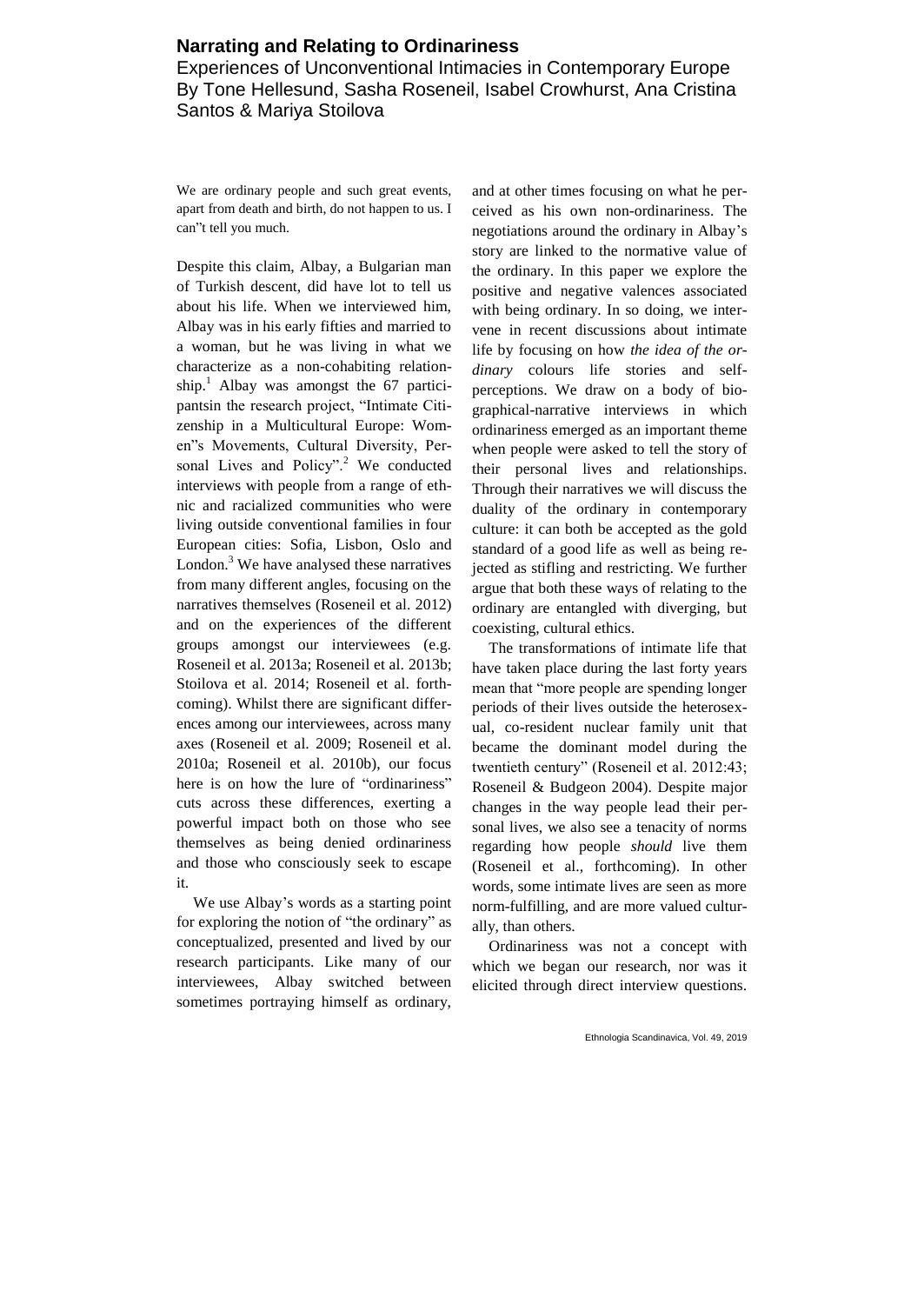Rather, it emerged from the accounts of our interviewees. We were struck by the centrality of being ordinary, or not so ordinary, in the life narratives that were shared with us. But what is an ordinary life? Who are ordinary people? What do people think and feel about being ordinary or extraordinary in their lived experiences of intimacy? And why does ordinariness have great symbolic meaning to so many people who are living unconventional intimate lives? In this contribution we explore some of the ways in which our interviewees relate to ordinariness and its opposite. In his article "On Doing Being Ordinary", sociologist Harvey Sacks argues that to be able to "do being ordinary" one has to have access to the appropriate tools: one has to be in a position in which doing the ordinary is possible (Sacks 1984). By living outside conventional families, our interviewees report experiences of exclusion from "doing being ordinary" in their intimate lives.<sup>4</sup>

The four national languages used by our interviewees attach slightly different value and connotations to the word *ordinary*, relating it in different ways to notions of *the usual*, *the conventional*, and *the regular*. The most common Norwegian word *vanlig* connotes usual, while the English word *ordinary* also indicates plain and not fancy. The etymological origin of *vanlig* stems from *vane* which means habit, and the ordinary thus also links to the habitual. In the interviews the term *A4* was repeatedly used by the Norwegian respondents when they talked about ordinariness. A4, the standard European format for a sheet of paper, is often used to describe something ordinary, something that fits squarely within the standard size and shape of things. The Bul-

Ethnologia Scandinavica, Vol. 49, 2019

garian word *обикновен* has connotations of plain and uninteresting. However, in Bulgarian the word for normal, *нормален*, is more widely used than ordinary, and with the former comes the powerful implicit assertion of normativity and stigmatization of that which is out-of-the-ordinary. In Portuguese the word *ordinário* or *ordinária* is a gendered adjective that can have two contrasting meanings: it can either mean common, average, normal, or it can mean of poor quality, cheap or even slutty. Indeed, when preceded by the word woman – *mulher ordinária* – it is the most common euphemism to describe a woman who has several lovers or whose sexual behaviour is condemned by dominant moral values. As in Bulgaria, the word *normal* is more widely used, along with the word *tradicional*, to signal a family life and/or an intimate arrangement that is in accordance with dominant standards. Similar to Portuguese, another English definition of the term *ordinary* is of something unrefined and vulgar.

Our interviewees did not make clear distinctions between the concepts of *ordinary* and *normal*. This is in accordance with the work of the historians of ideas Peter Cryle and Elizabeth Stephens in their genealogical investigation of the word *normal*. They argue that the word came to mean ordinary and common after World War II, and still retains this meaning (Cryle & Stephens 2017). And it is not only our interviewees who slip between words and definitions. In his article on "Doing Being a Misfit", the literature scholar Alessandro Grilli uses the concept *normal* when he discusses the work of Harvey Sacks (1984), without commenting that Sacks originally wrote about the *ordinary* (Grilli 2018). This illustrates how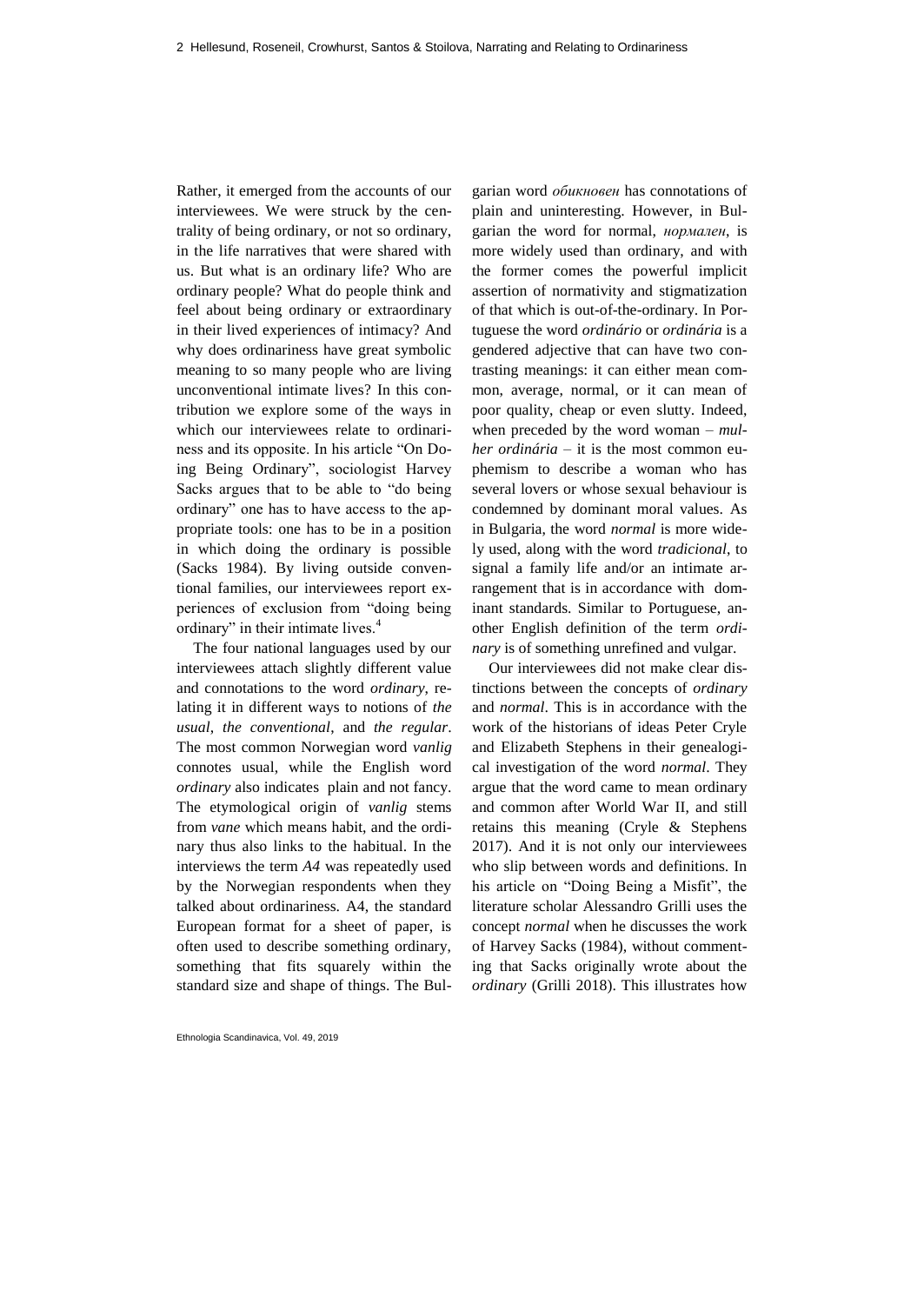closely linked the notions of ordinary and normal can be, not only in contemporary perceptions and everyday language, but also in contemporary scholarly work.

We could also have framed an analysis of our material through the lens of "the normal" or "the conventional". We will argue, however, that "the ordinary" is an interesting core of the negotiations performed by our interviewees in their stories about their intimate lives. Despite the fact that different words are sometimes used (ordinary, normal, usual, typical, average, common, A4), and that ordinariness is talked about in indirect ways, our interviewees share an understanding of the great symbolic importance of "what most people do" and of "the usual way of living" in the realm of intimacy.<sup>5</sup> Maybe surprisingly, the phenomenon of "the ordinary" is something everyone we interviewed relates to and seems to understand in much the same way. In their highly diverse living situations, across national contexts, legal and policy regimes and group belonging, they all related to notions of an ordinary life. Although the concrete content of what is seen as ordinary might vary in different contexts, the notion of the ordinary as a central cultural yardstick was present across our interviews. What distinguishes our interviewees from one another is not so much their understanding of the ordinary, but rather the value and disciplining force they attach to it.

The example of Grilli/Sacks also exemplifies how these terms can seem so selfevident and obvious that they do not need further discussion, reflection or definition. Both Sacks and Grilli use ordinary/normal without seemingly feeling that explanations are called for. Among cultural researchers of the ordinary, Sacks and Grilli are not alone. The practices of the ordinary are looked into without necessarily investigating the category of the ordinary in itself, or the significance of it at a given time, in a given context. The ordinary's status as natural and obvious – as  $d$ oxa – is in some ways dependent on this silence. It does not need a definition, because "everybody knows" – or should know (if they are ordinary) – what the ordinary is. To make it explicit, to attempt to discuss or define it, to look at it too closely, could potentially break the spell of "the ordinary" as a "natural" and "stable" category.

This article seeks to make explicit how people breaking with conventional family norms bring up ordinariness as an important theme in the narration of their life story in the early 2000s. Although our study is certainly not a terminological genealogy, we hope that it contributes to an understanding of the notion of the ordinary not as a universal or an ahistorical term, but as something that is constantly constructed and negotiated in people's lived lives and the stories they tell about them. The understanding of being ordinary, and living an ordinary life, is open to cultural negotiations and to personal interpretations and practices, although the hegemonic status of the ordinary can make doing the non-ordinary difficult and hard. We acknowledge the "fuzziness" of the concept of the ordinary, and explore, rather than sorting or categorizing, the articulations of ordinariness that emerged in our material. Under two themes – *ordinariness denied*, and *ordinariness escaped* – we discuss the variety of ways in which our interviewees related to being seen as nonordinary. Although "the parameters of 'or-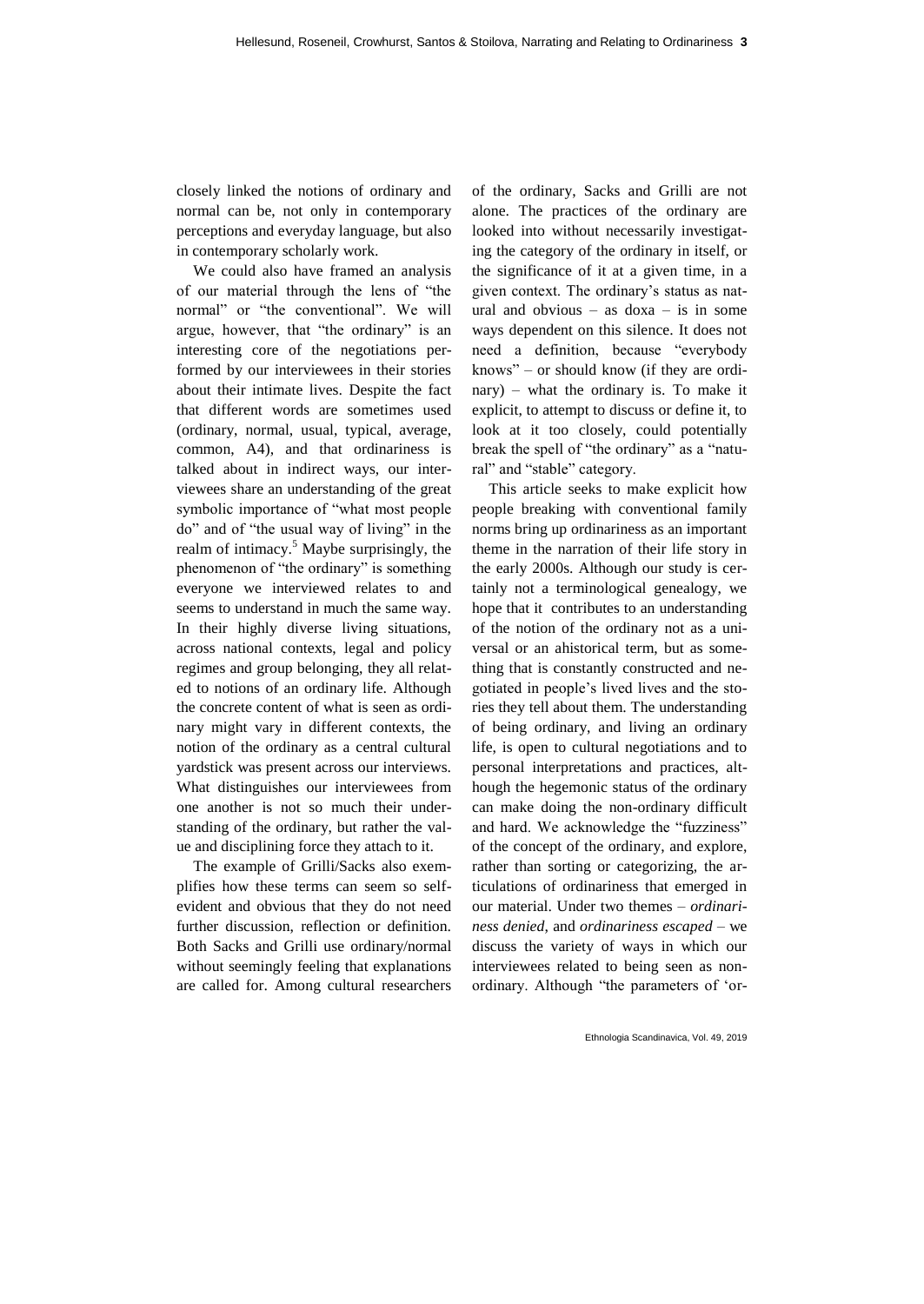dinariness' vary for each human being" (Weiss 2008:1), in living a life outside the conventional family, all of our interviewees experienced a cultural gaze defining their intimate lives as "not ordinary'". There are, however, major differences in how they approached this. We are interested in how the interviewees' constructions of ordinariness, and their experiences of being seen as living somehow out of the ordinary in the field of intimacy, lead to different reflections and life strategies. What language, and what values, are available when they talk about and evaluate their lives as not being ordinary?

# **The Common Hero<sup>6</sup> – the Values of Ordinariness**

As researchers invested in queer studies, scepticism towards ordinariness is a familiar theoretical and political position to us.<sup>7</sup> However, in various theoretical traditions, in popular culture and in our interviews, it is also possible to find many positive values imbued in the concept and implications of ordinariness. In one interpretation, ordinariness represents moral virtue. In *A Politics of the Ordinary*, the political scientist Thomas L. Dumm writes about how "ordinary life" is accorded specific symbolic and moral significance.

Ordinary life, the life-world, the everyday, the quotidian, the low, the common, the private, the personal – everybody knows what the ordinary is. The ordinary is what everybody knows. The ordinary gives us a sense of comfort; it allows us to make certain predictions about what will happen; it provides the context for the text we provide. The ordinary allows us to assume a certain constancy of life. It is reliable. We can count on it. The sun sets, the sun rises, another day of life

Ethnologia Scandinavica, Vol. 49, 2019

begins. No matter what else happens, we live our lives in the manner of ordinary people. And so we celebrate the ordinary as the practical form that peaceable living takes when catastrophe takes hold of us or when our circumstances are diminished, when life is bad (Dumm 1999:1).

Dumm further argues that ordinariness is romanticized and rendered synonymous with common sense. As such, it becomes the backbone of liberal democracy, the essence of what is democratic and good. Ordinariness is the place where "the good life" is found (Dumm 1999:3, cf. Hellesund 2008:67‒70; Hellesund 2011). Dumm writes from a North American perspective, but much of his contribution is also relevant in the national contexts in which our research took place: indeed "ordinary life" is widely cultivated and sentimentalized in all four countries of our research – Bulgaria, Portugal, Norway and the United Kingdom. An appeal to the ordinary is a part of the political and institutionalized imaginaries of each of these countries, and each political culture works with ideas about "ordinary families" as central to their notions of the worthy citizen/subject. Ordinariness can also be seen as an egalitarian ideal, and be valued as such. As Dumm says, "A picture of ordinary people pursuing ordinary goods and leading ordinary lives constitutes an ideal vision of liberal-democratic society" (1999:3). The ordinary people are the people uncorrupted by the decadent and dishonest ways of the elites. In such a context, separating oneself from the crowd can be seen as disloyal to a group, family or society, and to their collectivist projects. Sticking out by being non-ordinary can also be interpreted as being "pretentious" (Sacks 1984:418‒419).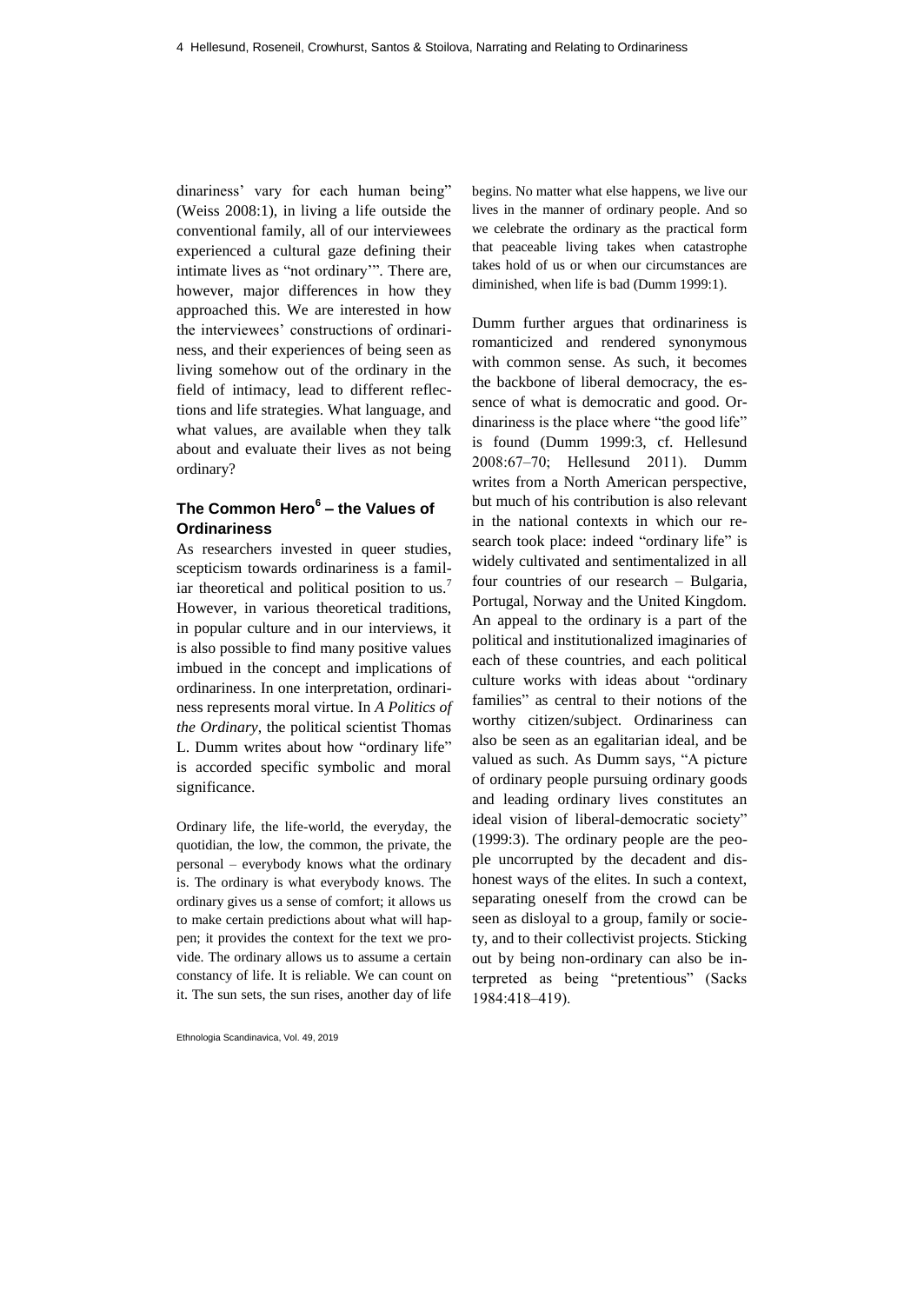Many would claim that the study of ordinariness – seen as the everyday – constitutes the core of European ethnology. It is primarily the life-worlds of "ordinary people" that researchers seek to understand and analyse (e.g. Ehn & Löfgren 1996; Ehn & Löfgren 2001; Ehn, Löfgren & Wilk 2016). Eilert Sundt is seen as the founding figure of ethnographic studies of Norwegian folk life and culture. Starting out with a study of the Norwegian travellers, his concern soon became the living conditions of the common or ordinary people, "den almene mands kår" (Sundt 1855, ch. 1, 3). He was among many academics around Europe who became interested in doing "folkelivsgranskning", "volkskunde", or "folklore studies" – studying the "folk" ("the people") – from the mid-nineteenth century onwards. "The people" was here understood as ordinary people, a group the cultural and economic elites until then knew and cared little about. For many of the new "peopleinvestigators", it was paramount to uphold the overlooked and neglected *valuable* elements of ordinary people and their ways of life.

A focus on "ordinary people", "normal people", "most people", and "the average person" can thus also be seen as a political move, expressing criticism of elites and elitism, and resistance against the cultural hegemony of the elite (cf. Carpentier & Hannot 2009; Gibson 2001; Gregg 2007). Such an explicit turn can also be found in cultural studies, sociology and history during the 1950s, '60s and '70s (McCarthy 2006). The idea of ordinary people had strong class-related connotations, as it was primarily the working classes who were understood as "ordinary" or "common". Precisely for this reason, ordinariness, everyday life and mass culture became important themes in the social and cultural sciences during these decades (see e.g. de Certeau 1984). Ordinariness was to be elevated and saved from the contempt to which it had been subjected by elites and academics.

In recent years, much exciting literature has been published in European ethnology and cultural studies on phenomena that are so commonplace that they can be difficult to detect and articulate. What is going on an ordinary Thursday in an ordinary supermarket among the ordinary people who shop there, for instance? This is not usually a question we ask, but Billy Ehn and Orvar Löfgren argue that in the unarticulated ordinary we can find "the subtle knowledge of everyday skills and shared competences and understandings" (Ehn & Löfgren  $2010:5$ ). <sup>8</sup> It can be argued that both the socalled "phenomenological turn" and the "affective turn" in cultural studies and the social sciences can be seen as a part of this trend (Frykman & Gilje 2009; Gregg & Seigworth 2011; Highmore 2011; Löfgren & Wilk 2006; Löfgren 2014; Vallgårda 2013). Many scholars want to explore fantasies, dreams, longings, moods, the unsaid – things that are so well-known that they remain unarticulated, and that are often, ambiguous, fragmented, contradictory and inconsistent (Ehn & Löfgren 2007; Highmore 2011; Löfgren & Wilk 2006; Stewart 2007). Researchers concern themselves with how these phenomena stand at the margins of, or in-between, well-integrated ideas, systems and cultural patterns (Ehn & Löfgren 2007:10-11), and how apparently deeply personal, routine, random, confus-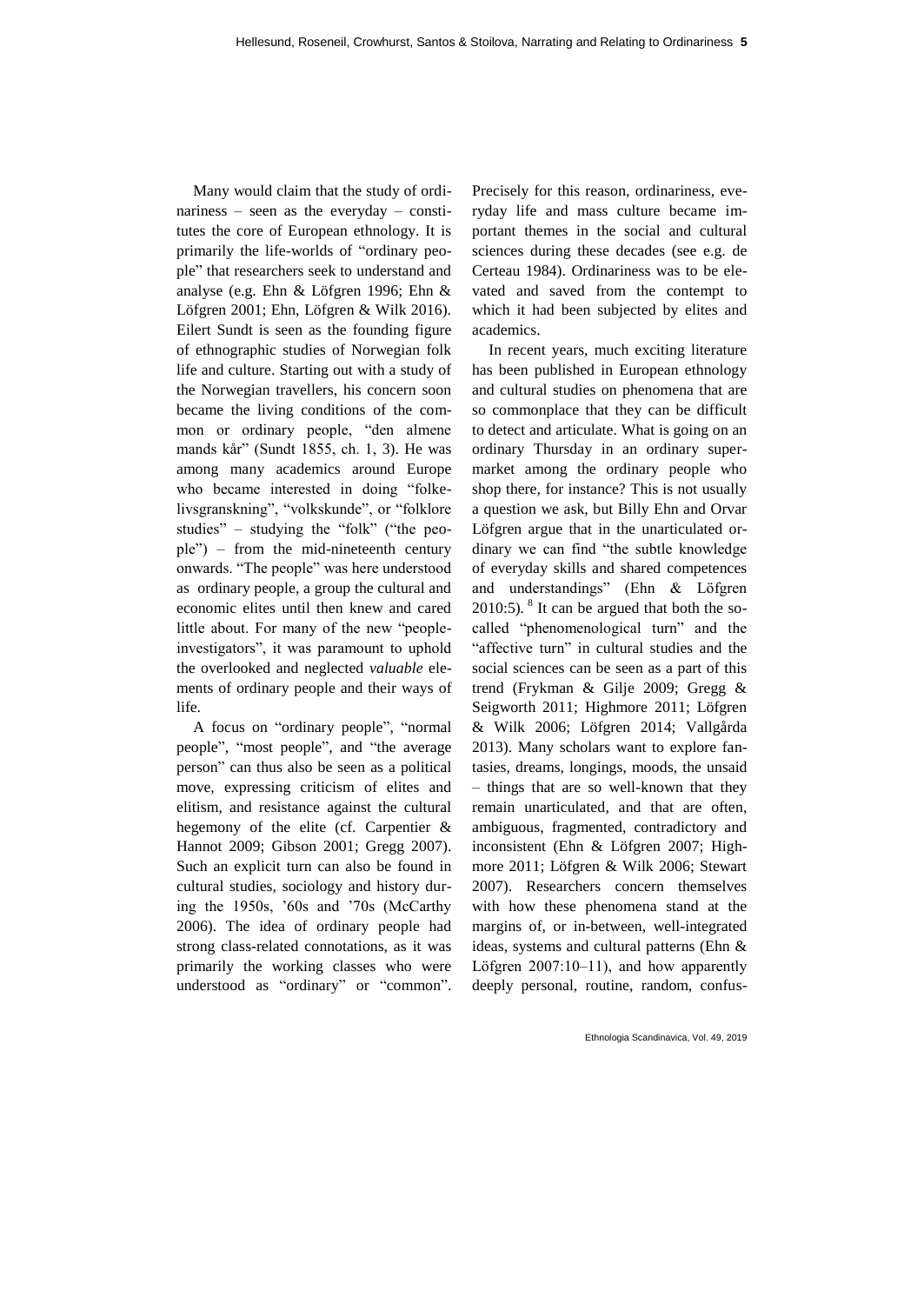ing, isolated and surprising phenomena are also connected to "a realm of communal (and differentiated) life" (Highmore 2011:vi).

Although our work is more concerned with exploring *the idea of the ordinary* than exploring the practice of the ordinary (de Certeau 1984), what we share with the above research is the recognition of the powerful ethical and emotional significance that is attached to the ordinary. Kathleen Stewart poetically defines the ordinary as "a shifting assemblage of practices and practical knowledges, a scene of both liveness and exhaustion, a dream of escape or of the simple life" (Stewart 2007:1). The ordinary as a dream, a cluster of affects, filled with promises and reassurances, is certainly present in the landscape we explore. Our approach is inspired by a wish to understand this aim for the ordinary, what we call *an ethic of ordinariness*. Striving to lead an ordinary life is also striving to live a good and honourable life, and to many the ordinary seems to be "a dimension of life from which the raw material of happiness might be drawn" (Dumm 1999:3).

Whilst in other work we have focused on the differences in how intimacies can be lived in our different national and groupcontexts (Roseneil et al. 2010, 2012, 2013a and b, forthcoming; Stoilova et al. 2014), in this article we are more struck by how ordinariness is a theme that cuts across the different belongings and positionings among our interviewees. Although we recognize how people are differently positioned regarding the possibility of "doing being ordinary", we focus here on how the cultural imperative of ordinariness is talked about within a wide variety of life stories, and

Ethnologia Scandinavica, Vol. 49, 2019

how the interviewees use ordinariness as a standard for measuring their own lives, as either sadly lacking, or as happily transgressing, ordinariness.

### **The Problematic Ordinary**

While ordinariness and ordinary life have been romanticized, sentimentalized and treated as ethically worthwhile projects, they have also been subject to scepticism and contempt by critics of the ways in which ordinariness is imbued with moral value and how it acquires a hegemonic and exclusionary character (Titchkosky 2003:22‒23; Cohen 2004; Duggan 2002; Lenon 2011; Warner 1999). The notion of the "ordinary" citizen can be used, and has been used, to implement policies that erase the right to difference, placing the heterosexual and reproductive citizen as their normative reference point (Roseneil et al. 2013b). Michael Warner is among those who criticize homosexuals who want normality, ordinariness and respectability. The logic in the "respectability camp", he argues, always leads to some (other) groups being singled out as non-respectable. Fighting for the recognition of one's own normality necessarily confirms the deviation and pathology of others. Like Dumm, Warner argues that "the taken-for-granted norms of common sense are the only criteria of value" (Warner 1999:60). He is also a strong opponent of deviant groups' desires to be accepted within the bounds of such logic.

In her essay "Extraordinary Homosexuals and the Fear of Being Ordinary", Biddy Martin claims that both queer theory and profiled queer academics have expressed a fear of ordinariness, and a fear of assimila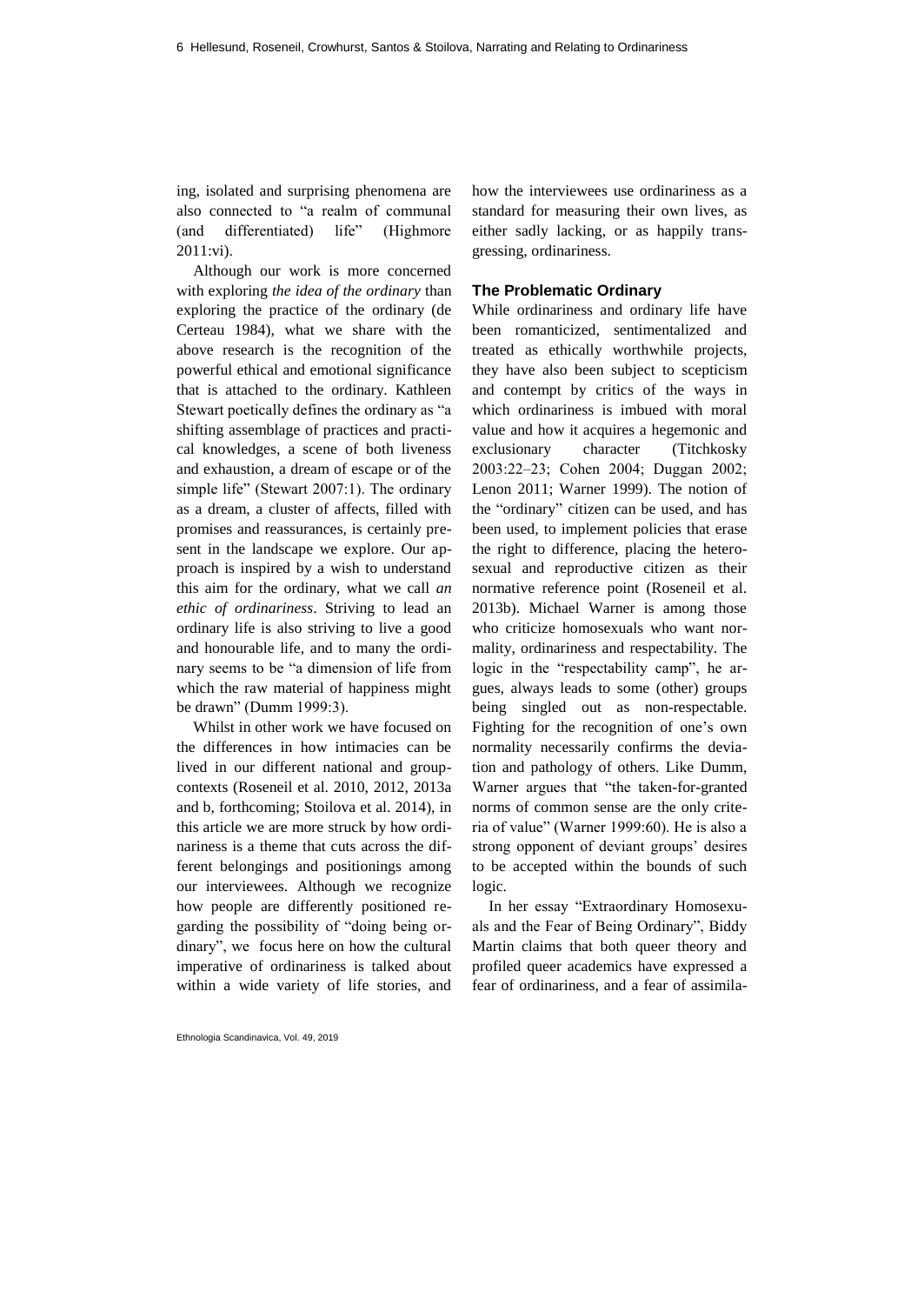tion (Martin 1994:70). The media scholar Alan McKee expands on this, arguing that this is also a fear of "being banal, mainstream and suburban" (McKee 1999:214), of losing one's identity, disappearing in the crowd, and being reduced to statistics (McKee 1999:239). McKee studies science fiction literature in which the assimilating culture is often presented as lacking feelings and passion. Its feelings are "constrained and analysed, safe and stable, and barely deserving to be named as emotion" (McKee 1999:240). The assimilated world – the ordinary, normal, A4 world – appears as "unsexy" and "boring".

The sociologists Henning Bech, Anthony Giddens, Sasha Roseneil, and Jeffrey Weeks have all argued that the differences that are used to mark the distinctions between homosexual and heterosexual intimate lives diminish in late modernity. Through the rise in, and prevalence of, divorce, the increase in the single population, the emergence of "pure relationships", serial monogamy, and "chosen families", heterosexual intimate lives have changed at least as much as homosexual lives, and heterosexual intimate patterns have become more like homosexual ones (Giddens 1992; Bech 1997; Roseneil 2000; Weeks 1995; 2007). In the context of this changing intimate and sexual landscape, in which the cultural valuing and recognition of samesex intimacies has undergone significant transformation (Roseneil et al. 2010), and the stark binary opposition of homosexual/heterosexual has shifted (Roseneil 2000), our research nonetheless points to how some patterns and practices of intimacy are still seen as ordinary, whilst others are not. Although the philosopher Gail Weiss quite rightly argues that "what counts as "ordinary" can differ radically from one person to another" (Weiss 2008:1), societal structures as well as overarching norms favour some forms of intimate lives over others, and in so doing they also contribute to a sense of what an ordinary intimate life is.

In our study we looked at a multiplicity of intimate arrangements that fall outside the conventional family. This extended view means that we look at ordinariness from a different angle from the discussions of Warner, Martin and McKee above. Our goal in this paper is to understand the negotiations of ordinariness in which people engage. We explore what being ordinary, or non-ordinary, means to the people we interviewed, and the ethical connotations they attach to ordinariness.

## **Method**

In our multimethod research project we carried out an historical study of the claims and demands of movements of gender and sexual equality and change in regard to intimate life (Roseneil et al. 2010a), a critical analysis of law and policy concerning intimate citizenship (Roseneil et al. 2009), and a biographical-narrative study of everyday experiences of intimate life among people living outside conventional families, which is what we draw on here. By conventional families we mean those family patterns preferred and promoted by law, policy and cultural traditions.<sup>9</sup> Some of the currently (still) prevailing conventions relate to being part of a couple, and more specifically, an opposite sex couple, and to living in a shared home with one's partner. Having children within such a couple and living together as a household is also part of the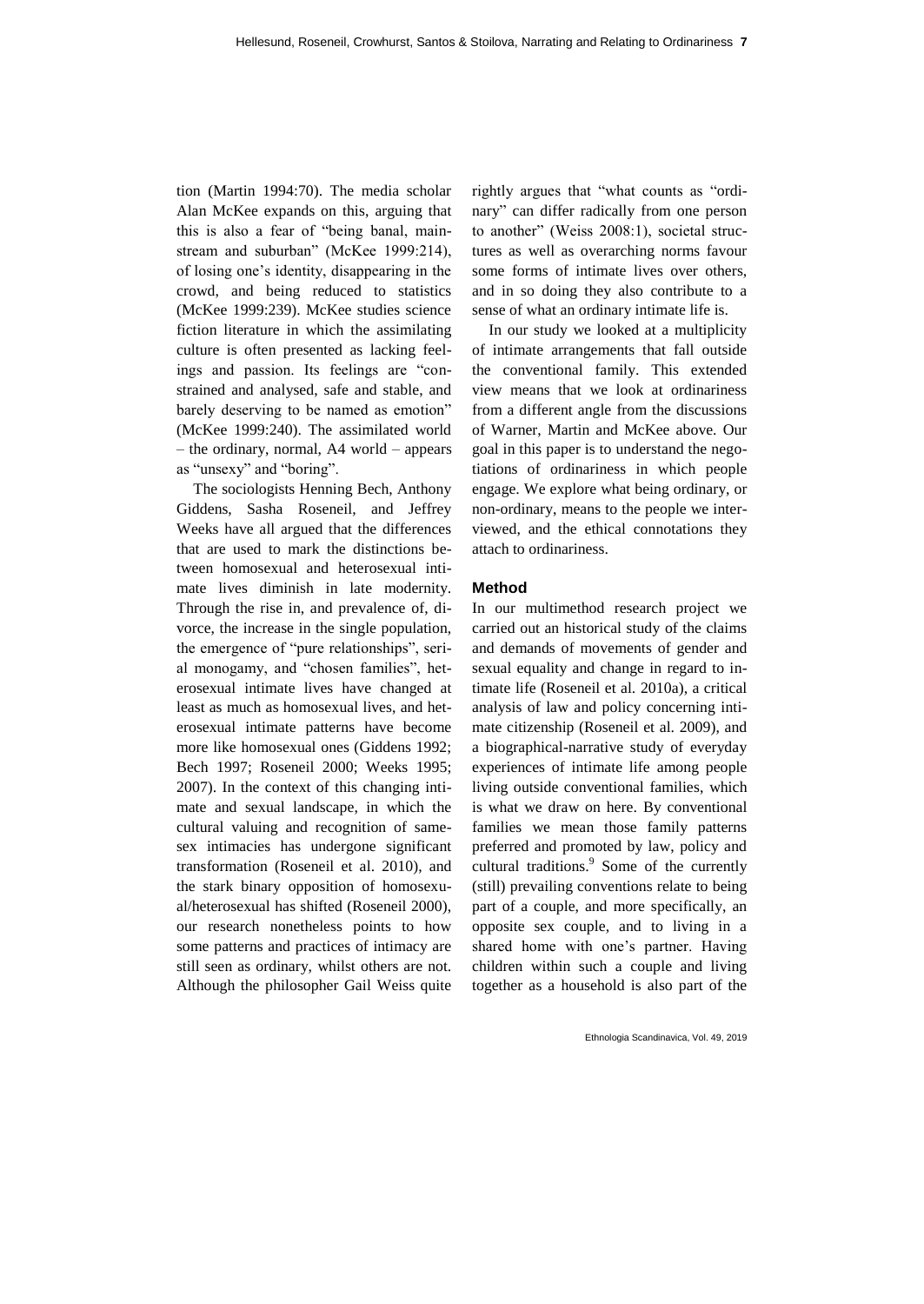conception of a conventional family across all four of our national research sites. We therefore chose to interview people who were one or more of the following: (a) unpartnered; (b) in a non-cohabiting (livingapart-together, or LAT) relationship; (c) lesbian, gay, bisexual/in a same-sex relationship; (d) living in shared housing (with people to whom they were not biologically related or in a sexual/love relationship). People living outside, or in conflict with, convention are often forced to a higher level of reflexivity than people following more culturally expected life patterns. They have to explain and defend their situation in a way people in conventional family settings never have to. We believe that this, together with our chosen interview method, resulted in particularly reflexive life narratives.

Participants in the project were between 30 and 55 years old. In each of the four countries, we interviewed (at least) 16 people, both men and women. The four countries were selected according to a "mostdifferent" comparative methodology. We wanted to hear the intimate life stories of people living in different kinds of welfare regimes, and in long-standing as well as newer democracies, recognizing that the structural frameworks of the nation states influence what kind of lives citizens can legitimately live. We chose Bulgaria – a post-communist state, Norway – a socialdemocratic Nordic welfare state, Portugal – a southern-European, Catholic postdictatorship state, and the  $UK - a$  northwestern, (neo)liberal/social investment welfare state (Roseneil et al. 2012, p.44–45).

The interviewees were recruited largely through gatekeepers, organizations and online platforms, and snowballing from

Ethnologia Scandinavica, Vol. 49, 2019

participants and from personal contacts (Crowhurst et al. 2013). The recruitment was somewhat challenging, particularly because we were seeking participants with different ethnic/ racialized backgrounds. In each country, we interviewed both members of the national majority population and of two minoritized/ racialized groups. In Norway we selected people with Sami and Pakistani backgrounds. In Portugal we interviewed Cape Verdean and Roma people, in the UK people from the Pakistani and Turkish-speaking communities, and in Bulgaria Turkish and Roma people.<sup>10</sup>

The interviews and analyses were conducted in accordance with the biographical narrative interpretive method (BNIM) [\(Breckner & Rupp 2002;](http://www.sciencedirect.com.pva.uib.no/science/article/pii/S0277539512000398#bb0015) Roseneil 2012; [Wengraf 2001,](http://www.sciencedirect.com.pva.uib.no/science/article/pii/S0277539512000398#bb0060) [2009\)](http://www.sciencedirect.com.pva.uib.no/science/article/pii/S0277539512000398#bb0065). After giving information about the project, we opened each interview with the same narrative-inducing question: "Can you tell me the story of your life and personal relationships — all the events and experiences that have been important to you personally, how it has been for you? Please begin wherever you like." The intention behind this approach was to let the interviewees themselves decide the focus and the narrative structure of their story, and to let them choose what they thought was relevant in answering the question. Through this part of the interview, the interviewer remained silent, and did not ask any follow up questions until the interviewee had finished answering this first question. The length of this session varied from 5 minutes to 4.5 hours. During this opening session, the interviewer took extensive notes, and after a short break (during which the interviewer consulted her notes) a second follow-up session started. Here the in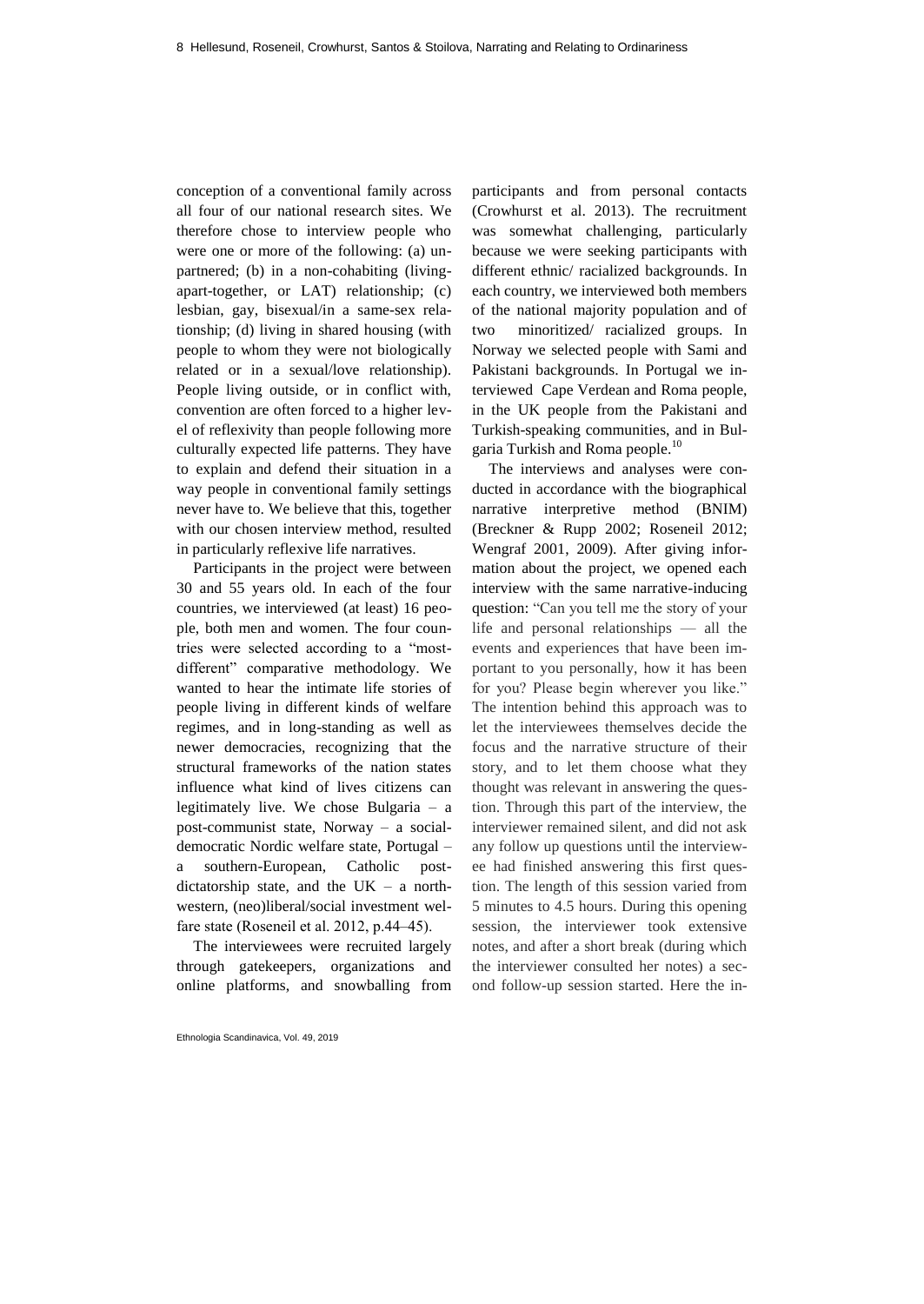terviewer asked for more narrative detail about the events and experiences mentioned in the interviewee's initial answer. The questions followed the structure of the story told by the interviewee, and follow-up questions were only asked about the topics raised by the interviewee in the first session. In our view, this one open-ended question, and the time and space allowed for the interviewee to shape her/his own story, provided rich, complex material about intimate life experiences. We believe that this method gave us more varied and self-directed stories than we could have achieved with semi-structured interviews. It also allowed specific themes to emerge from the interviews that we had not conceptualized in advance, such as ordinariness.

In accordance with the method, we also developed a rigorous system for analysing the interviews, requiring that we all worked closely with the interview transcripts, aiming for an in-depth interpretation that stayed close to the complexity of each case. We performed a group analysis process for a large number of the interview transcripts, where we first focused on each individual's "lived life" and then on their "told story". We spent a substantial amount of time collectively discussing each case. $^{11}$ 

All the interviewees had experienced being seen as non-ordinary because of their non-conventional intimate life arrangements and status, and all the interviewees we discuss in this article actively constructed their stories in relation to being seen in this way. We find it intriguing how ordinariness is *both* something that can be desperately wanted and lamented if lost, and something that people are happy to escape. As we shall see, the experience of being non-ordinary ranged from a feeling of being different but still socially acceptable, to feeling ab-normal, and to having something wrong with the self, to those who aspired to being non-ordinary, or even extraordinary, to rising above and/or overtly challenging the value of ordinariness. In our interviewees' narratives of intimate life, we identified different ways ordinariness was perceived as having been denied or lost, as well as ordinariness seen as a fate that was happily escaped. We also investigated therein the ethics imbued in pursuing or transgressing ordinariness.

### **Ordinariness Denied**

The interviewees discussed in the following section all strove to live good and honourable lives, and in many ways they would agree that the good life could be found in the ordinary. They embraced the value of ordinariness, and tended to regard with regret that their intimate lives were breaking with ordinariness. Some of them were constantly reminded of this by the questioning they experience from relatives and friends

Omar (mid-40s) and Behat (mid-30s), British men from Pakistani and Turkish backgrounds respectively, both talked about struggling with being single at an age when they are expected to be married with children. A recurrent theme in Omar's story was not only that he "is still single", but also that "something must have gone wrong" in his life. Omar saw his story as highly unconventional, an unconventionality resting solely on the fact that he was still single in mid-life: "My story will be very strange for you. Not a typical Pakistani life. I stand a little bit different, because I am still single, because I took another route."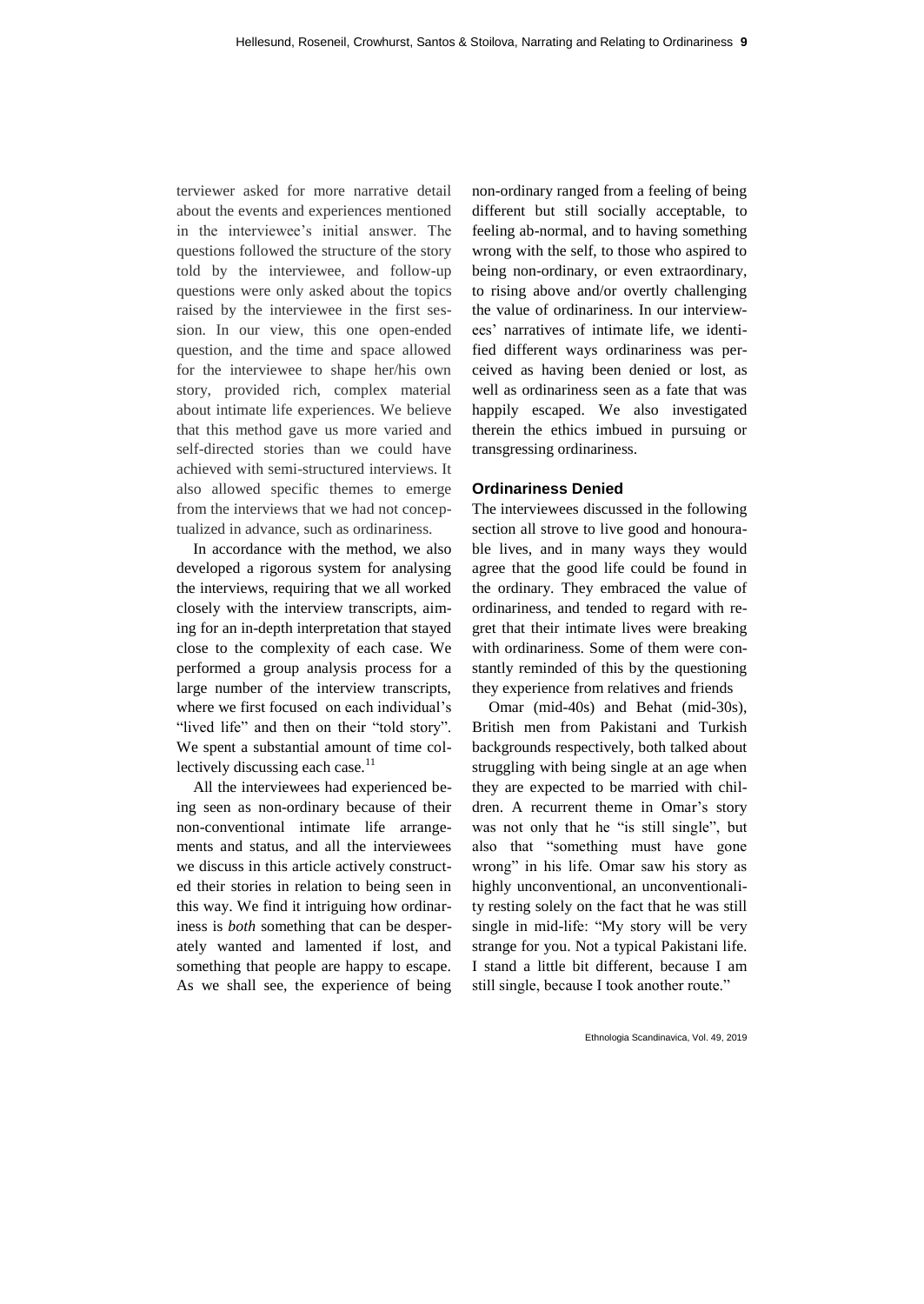Subverting the norm of marriage makes his life "very strange", "a little bit different", and throughout history, the lack of marriage repeatedly came up as something that needed an explanation. As he talked, he tried to figure out what had gone wrong, at which point of his lived life he had made the wrong choices.

Marriage and unfortunate singleness also figured prominently in Behat's story, a British Turkish-Kurd man. He talked about feeling great pressure to get married. His parents lived in Turkey and they were constantly asking him when he was going to settle down and have children. They themselves felt a great pressure from the community around them about his plans to have a family.

Nowadays my biggest issue is my marriage. I am almost 35 years old and I am still single, and this is not acceptable. It is not my parents own decision but it is the people around them […] For example, the first thing, when I go to Turkey, is: so are you married? Are you engaged? And I would say no. "Oh this is not acceptable, you must!"

Behat also explained that when he calls his parents every week, they always ask him whether he has a girlfriend, and when he is going to get married. His mother cries and his father starts lecturing him:

There are certain things in life […] for example, you are born, then you grow up, then what you do after a certain age, you get married, you have to produce, you have to make children, so why are we alive? What's the meaning of life, if we don't do it? OK you come like a plant and then you go like a plant, without any meaning, and I say "Dad", then I start justifying again, "it's not easy to get married. […] it's not like your time,

Ethnologia Scandinavica, Vol. 49, 2019

it's difficult now". […] But they are not convinced and they say it is a big shame on our family and everybody thinks that I am living a totally deviant life and my Dad always tells me "you know, I am ashamed to walk the streets in town sometimes", and he gives me examples like that person I know, "Ali [...], I went to see him today and we had coffee and he asked me if you are married and he said I couldn't answer. You don't know how I felt that day, you can't imagine it, you see, I am facing this kind of thing every day because of you." And you know the conversation starts with my marriage and it ends with marriage. And the next week, of course, it is the same. Honestly, there is a big, big pressure on me.

Not having achieved intimate ordinariness weighs heavily on Omar and Behat. They both longed for a permanent partner and marriage, and their stories focused on the external pressure to conform to an ordinary life according to the standards of their family and cultural community. Being ordinary is not only an individual but a communal issue. Cultures more oriented towards collectivism than to individualism tend to demand even greater loyalty to the recommendation of parents, family and tradition (Bredal 2006). To deviate from ordinary family life is to disrupt the social order and the cultural logic and values of the community.

While Omar and Behat did not achieve what they regarded as an ordinary intimate life, others had been there but had lost their ordinariness. In the stories of Bjørn (an ethnic majority Norwegian man, mid-40s) and Shirin (a Norwegian-Pakistani woman in her mid-30s), painful divorces were key themes. Both had taken it for granted that their lives would follow customary, tradi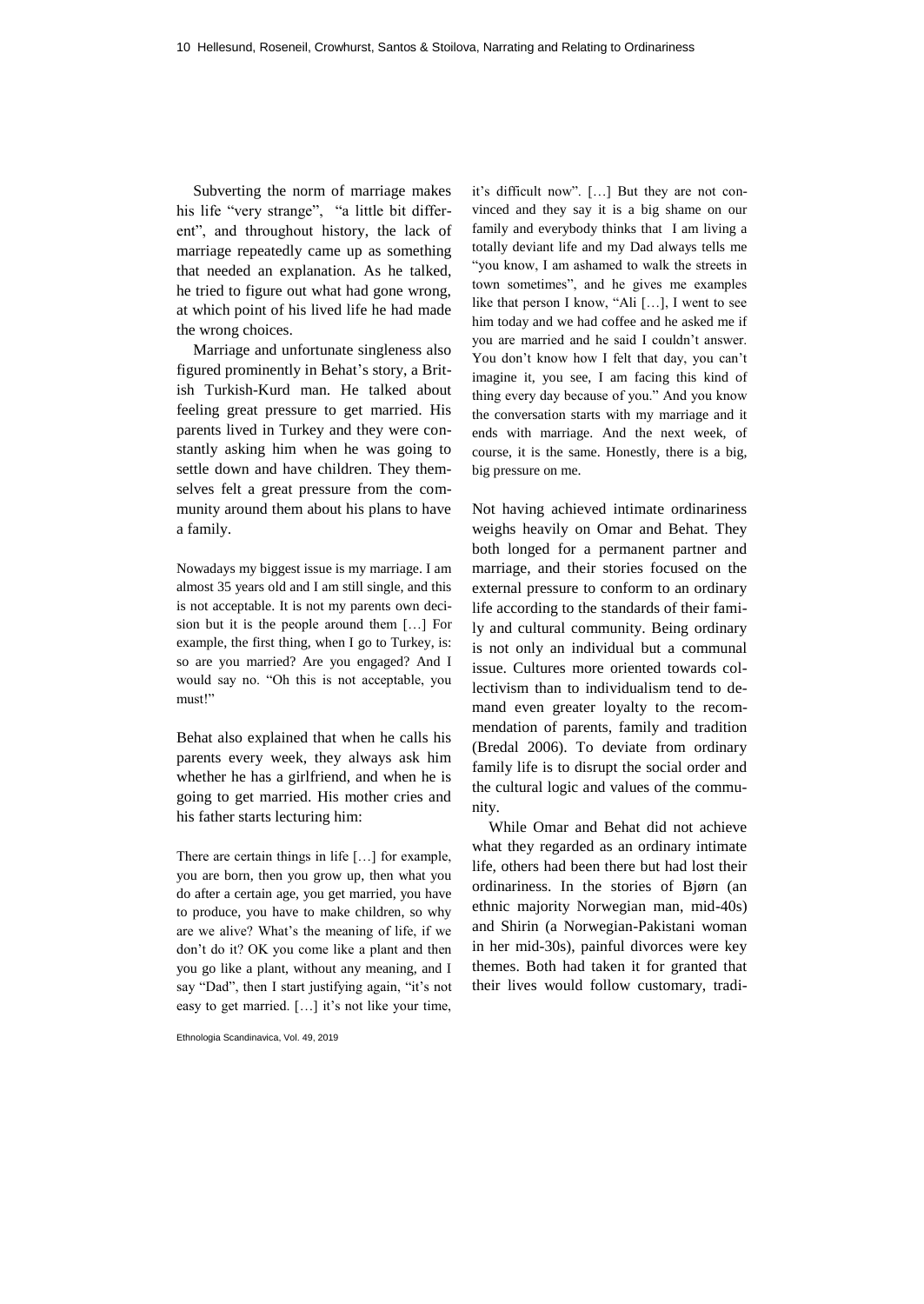tional trajectories when they married and had children at an appropriate age. They had expected to remain on this track. Bjørn explained:

When I got married, it was… of course the ideal for my family was that I would grow old with my wife and be married until death. I do not know to what extent I had reflected on it at the time, but that was just how it was. I had never imagined that I would divorce at some point.

Living an ordinary life, achieving the small and large milestones, make reflection somewhat superfluous. In a late modern life of seemingly endless possibilities, "doing the ordinary" seemed to relieve the self from some major choices. Doing the ordinary can seem both obvious and natural; it "was just how it was".

For Shirin, divorce was even more of a shock. She entered into an arranged marriage as a teenager and had tried her best to be a good housewife. Her husband nevertheless wanted a divorce. Neither Bjørn nor Shirin imagined they would one day undergo divorce. Both felt sorrow and shame over having failed marriages, and over having lost the normality and respectability they had assumed was their destiny. For Shirin, the complications of being nonordinary were redoubled since she needed to relate to more than one type of intimate ordinariness:

But I think… us girls, we… from two cultures, right? That is very difficult for us, because sometimes I am half-Pakistani, half-Norwegian. When I… There are no Pakistani girls who live alone in our community. But I do. What does that make me? A Norwegian girl or a Pakistani girl? But I can't just find a man to live with, because I'm Pakistani. But I can live alone. Do you understand what I mean? That's what I don't understand myself, sometimes it's allowed and other times not. And when it's allowed, it's because it suits the others. But when it suits you, then all of a sudden you are being the wrong person. So you have to adapt to the opinions of others.

To be what Shirin called "a wrong person" – someone who breaks the important norms and moral codes – was not what she wanted. Quite the contrary; she did all she could to fit in with what she understood as the ordinary and normal pattern. However, the divorce entailed a dramatic break with what was ordinary in her environment. Shirin pointed out how conventional morality is also subject to negotiation and cultural change. Divorce and women living alone had become a social reality in some Norwegian-Pakistani families. Shirin never wanted to be placed in this position, and partly blamed her parents for finding herself there. As she saw it, her parents were busy with their own lives and left her alone and lonely in an unacceptable social position. She had been forced to live like a "Norwegian girl". However, when she wanted to change her situation and find herself a new man, which is what a Norwegian girl would do, she was "not allowed". She adapted to the norms that "suited" her parents, and carried the burden of living the "wrong" sort of life alone.

Shirin and Bjørn are differently positioned in the national context within which they live. Bjørn is a white, well-educated, majority man, centrally situated in a culture where approximately 50 per cent of marriages end in divorce. Shirin is a minority woman without an education, in a Norwe-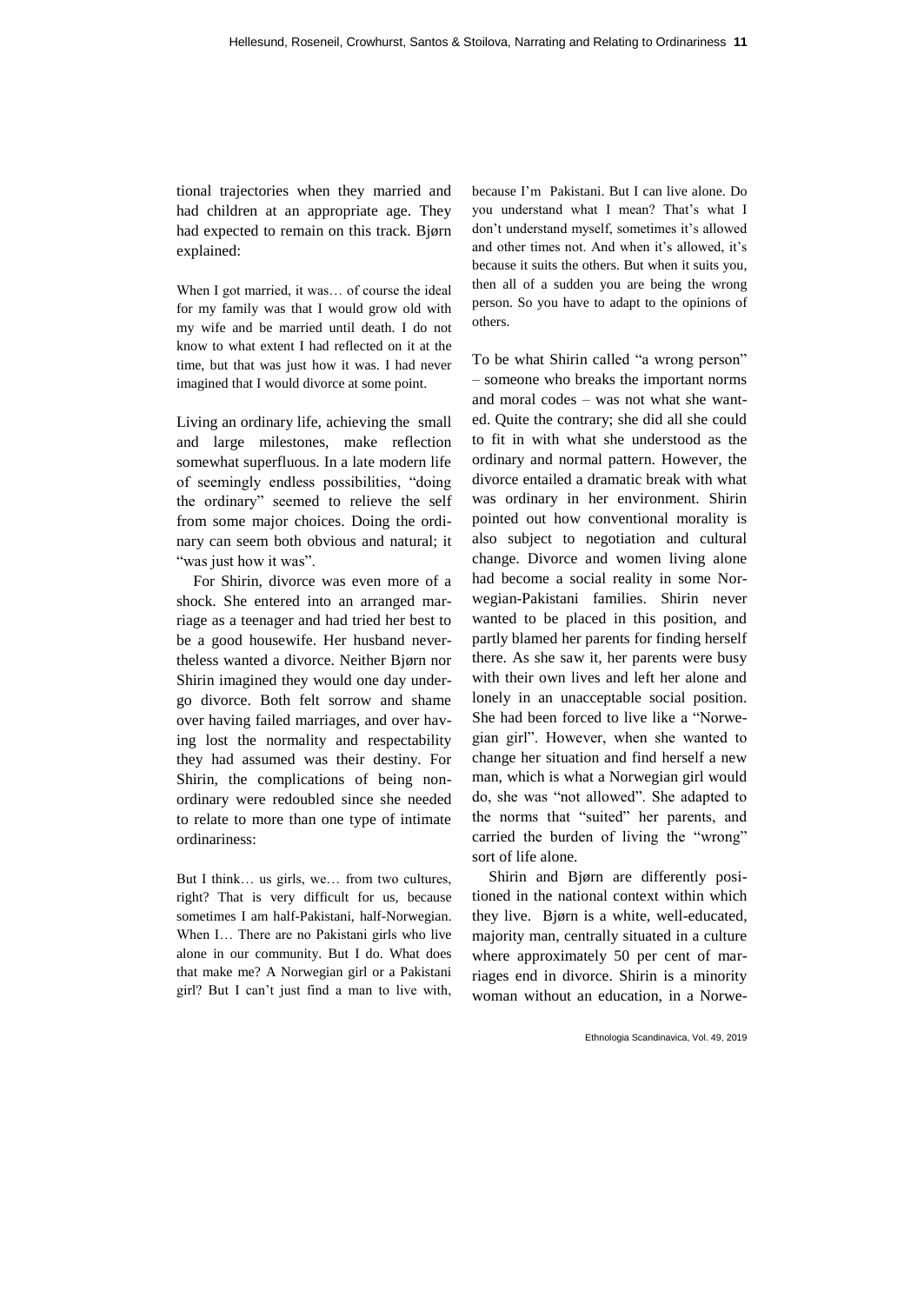gian-Pakistani culture in which there were very few divorces when her own took place. In this context we are more struck by the similarities in their divorce stories than by their differences. Both Shirin and Bjørn were devastated and deeply shaken by their divorces. This was not how life was going to be – they were supposed to live an ordinary life. Their ideas of an ordinary life, and the ordinary life as the good life, were very similar. When it came to the future, however, their ways parted. While Shirin saw her divorce as placing her permanently outside the ordinary, Bjørn was busily trying to rebuild his life, and his hope and plan was to enter a "new ordinary" through entering a new romantic relationship.

The ordinary can be felt as a challenge to be achieved and an ideal to be realized.<sup>12</sup> The interviewees in this section are prevented from experiencing their intimate life in a positive way due to the pressure to conform to what is seen as an ordinary intimate life. They are unable to experience their own lives as ordinary. The ordinary life is the respectable life, and the interviewees – and sometimes their families as well – feel strongly the scorn and the lack of recognition when the respectability of intimate ordinariness is absent. But even more existential than the shame of being gay, single or divorced in contexts where this is seen as less than ordinary, is the feeling that not being ordinary is preventing access to the good life. For different reasons, these interviewees' lives are not lived "in the manner of ordinary people" (Dumm 1999:1). Although there are significant differences between the levels of exclusion and marginality in these cases, they all feel that they are denied access to the "ordinary as the practical form [of] peaceable living" (ibid.). The comfort of ordinariness is out of reach.

#### **Ordinariness Escaped**

Although ordinariness can be highly desirable, ordinariness can also feel stifling and restricting. Bowing to the convention of the ordinary can be experienced as in conflict with another central cultural value, namely, the ethical obligation to live in accordance with an authentic inner self, and not to let societal conventions hinder a realization of this truth (Taylor 1991). The interviewees in this section do not aspire to ordinariness.

Amina (British Pakistani woman, late 30s) moved from Pakistan to Britain when she was a teenager. She works in the media, and her story revolves around her struggle to get away from a conventional and traditional life. Amina fought hard to remove herself from the pre-determined path that she saw awaiting her, and she left her family in Pakistan in search of a freer life. She ran away to avoid an arranged marriage, to avoid a life "where I wasn't going to be able to be free to be myself". She fled to London, determined to make a new life for herself there.

In London, Amina had some sexual liaisons with work colleagues, but soon she met and started a secret affair with Peter, who was a "big name in the industry". They used to drink a lot and talk, and it was "very intense, crazy, excessive".

He was my idea of what bohemian is, someone who has never been married, he was almost twenty years older than me, never been married, with long relationships with people, in a Jean-Paul Sartre kind of way.

Amina loved being alternative, different,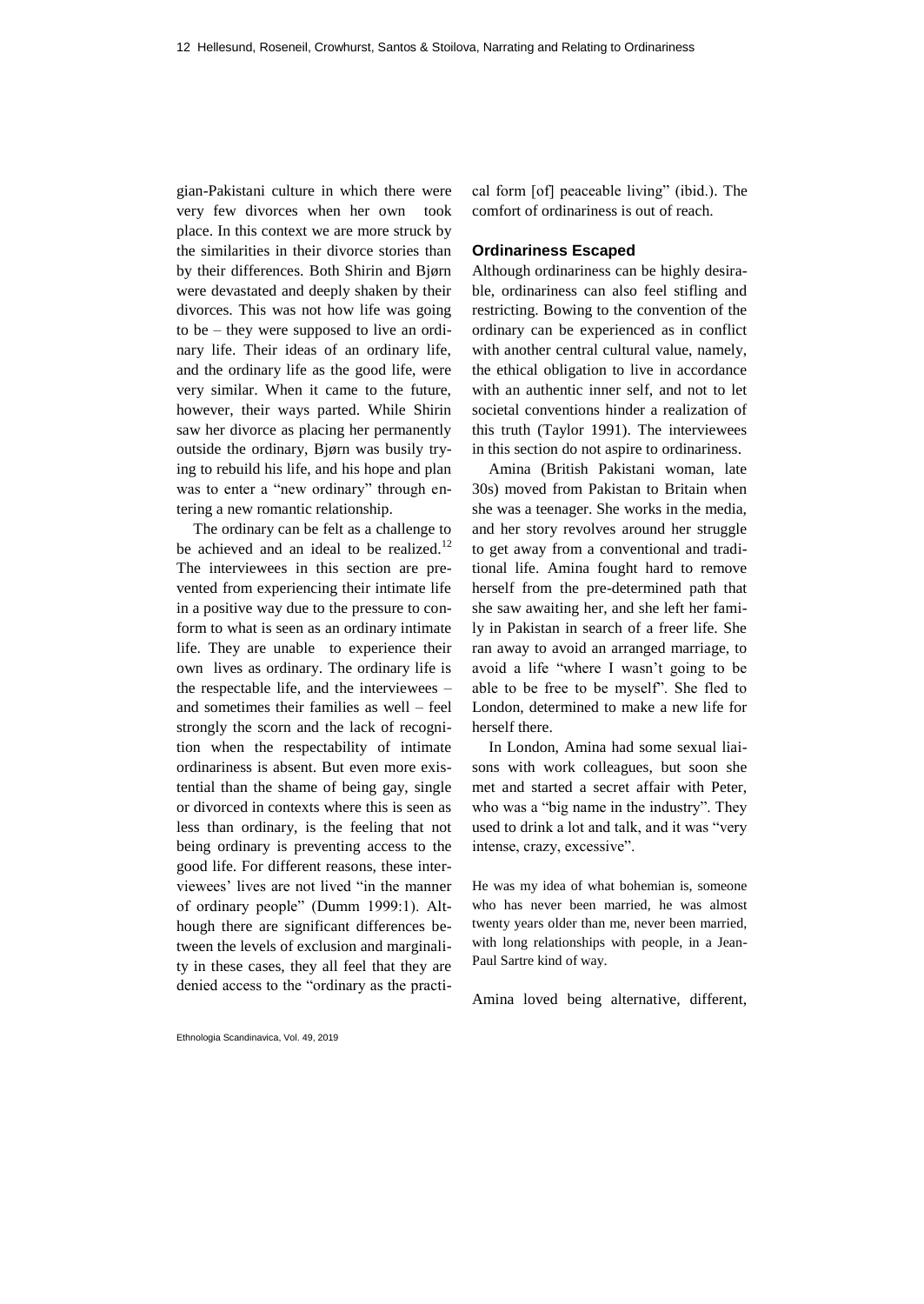living a life that was a complete rupture with what she views as the ordinariness of her family.

My entire relationship with him [Peter] had been based on a sense of unconventionality and the appeal of him was that he was much older than me, and I found it quite attractive. There was something sort of subversive and transgressive in our encounter. He came from a '60s politicised, bohemian sense of the world and had lived a very unconventional life, having girlfriends, more than one at the same time. He felt like my kind of guy, very bohemian.

When Amina unexpectedly became pregnant by Peter, the relationship with him completely lost its appeal to her, as it became ordinary. As she explained, whilst Peter was very supportive, "very there for me, and for the baby", she felt that her romantic and sexual attraction to him had completely faded away. This was not what she imagined for herself.

During this time Amina met Hassan, an Asian man, and started a relationship with him. She continued to share a house with Peter and their young son, with Peter knowing about her relationship.

It went on for three years, and it was fine. It was society that wasn't able to cope. Everyone else wasn't able to cope. It was just too much. I would have loved Peter to meet someone, and for us keep living in the same house.

Here Amina seems to suggest that the extraordinary circumstances of her family arrangement suited her perfectly, but it was just too difficult to sustain them because other people found them too complicated and untenable. She bought a house not far from Peter and broke up with Hassan, as he wanted a more conventional life, with more children: she was not prepared to do so. –

What made Hassan unsexy is that he wanted the conventional set-up and he wanted me to be pregnant again, and he wanted a baby, and he wanted a house together, and I am "no thanks", and he became less desirable.

Her current set-up was one that Amina cherished: she had her own house, and her son Sabir spent part of the week with her and part with Peter, who lived a few blocks away.

I like it now that he [Peter] lives down the road. He's Sabir's dad, he has an involvement with me. We hang out, we are very friendly with each other […]. I am sure it's to do with the fact that when I was growing up the stuff that I was reading, the role models…Jean-Paul Sartre, Simone de Beauvoir…oh God I want to be like that, and it is still like that. And even now, my ideal is to meet someone who wouldn't necessarily want to live with me, but might want to live next door, or opposite, or down the road. "Cos I've done the living together thing, and all the things that people say about it, are ultimately true, it's that although it is lovely companionship, although it is lovely familiarity, the truth is that I don't know how anyone manages to sustain that and keep it sexy, and keep it surprising, and keep it alive, and different and energized, when you are in this set-up together and it is your default position.

At the end of the interview, Amina reflected on her fear and dislike of "conventionality" and whether she would be able to find a way, the "magic formula", of having a sustainable, long-term non-conventional relationship.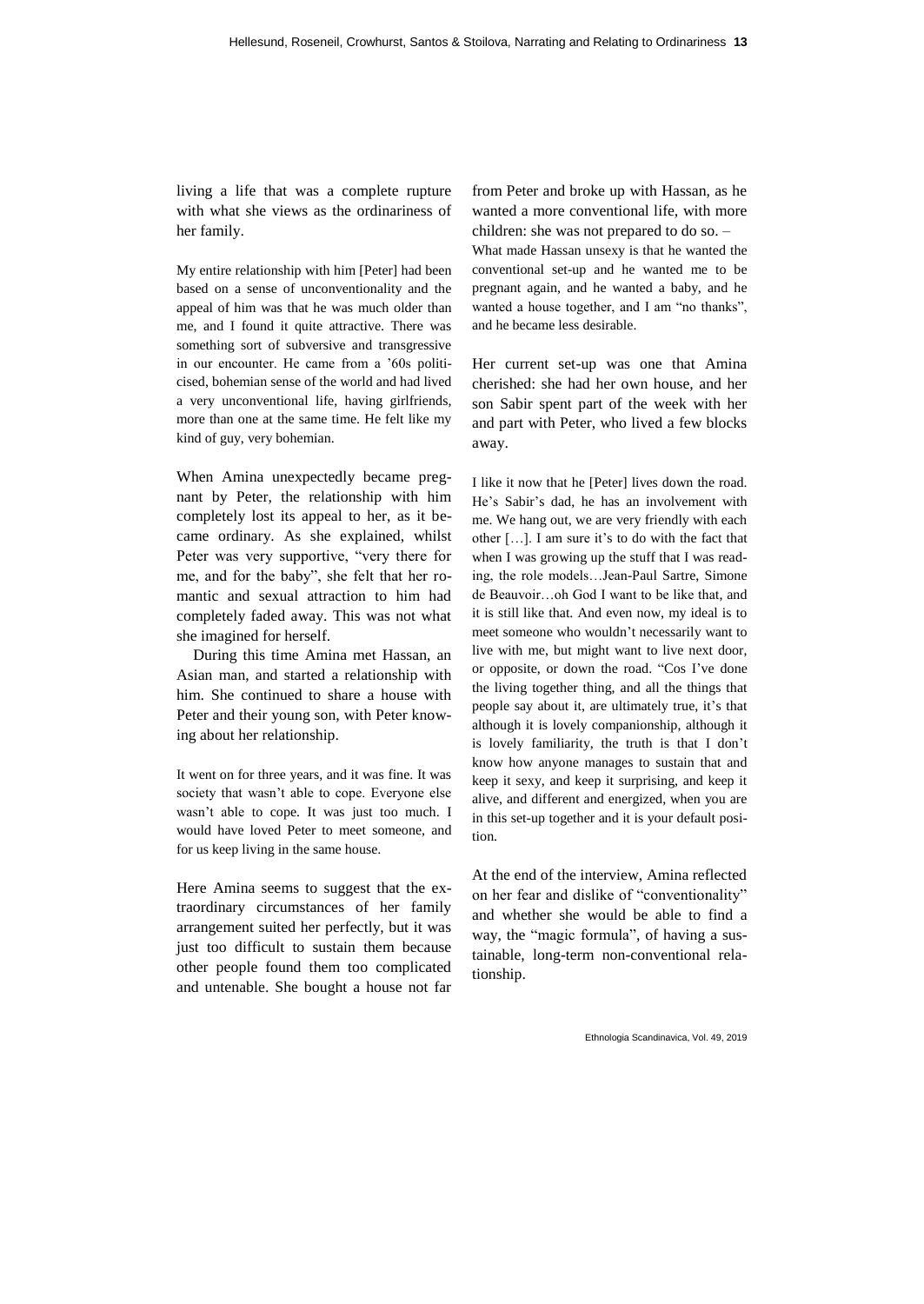I don't know how people in marriages, where they are living a conventional life together forever, I admire them, but how the fuck do they manage it, I don't know! [Laughter] That's why I feel that the way to keep that spark is to have the artifice that you get together, you have a passionate evening, and then you go for a few days, and then you do it again. I feel that there's a magic formula that I don't know yet.

To Amina the ordinary was boring and unsexy – the opposite of her own life project, which was about "keeping the spark" and being "free to be herself". In her case, the ethic of authenticity trumped the ethic of the ordinary.

Norwegian Astrid (mid-thirties) is from an ethnic majority background, works in a creative profession and lives with her female lover. She was uncomfortable with our open questions and tried to find out more about what the interviewer wanted to hear. She asked whether she could focus on the fact that she does not "live a completely A4 life". Up until Astrid met her present partner, when she was in her late twenties, she had only been with men. She said that it was relatively unproblematic to enter openly into a relationship with another woman, and she had only received positive reactions from those around her. For Astrid, choosing a female partner seemed to be a way of making a positive break with a suffocating ordinariness:

Yes, I could have ended up in a kind of A4. I had, you know, a sort of lover, a boyfriend, when I was younger, so we could have easily ended up together. But luckily we did not. […] The A4 life I could have ended up living would have been with this boyfriend of my youth, and we could just have stayed together and married when we were 24 and bought a semi-detached

Ethnologia Scandinavica, Vol. 49, 2019

house and children and car and… And I would surely have ended up with a completely different career than I have now. And I do not think I would have been as happy.

*Why would you have ended up with a completely different career?*

Because I believe he would have seen it as… a bit, you know, exotic that you suddenly work completely strange hours and that… and he is probably much more like, it's fine if you work from nine to five and eat dinner when you come home and... So, as such, I am very glad that I don't… I would probably have ended up working in a store or something. But it's like you… or what I've been afraid of, what I think of as an A4 life, that it would bore me to death. But of course, it's not certain that those who live that way think it is. And nowadays my life is actually not all that different either. I have a house and a lover, a cat, car and job. It's not all that different.

In the interview, Astrid suggests a fear of disappearing in the crowd, of drowning in ordinariness. For her, choosing a female partner represented a welcome nonordinariness. The role this non-ordinariness plays in her story has very little to do with dramatic violations of convention and far more to do with a freedom from the "A4 norm". The life she lives is consistent with her values and ideals and she experiences these as legitimate in the society in which she lives. She values a life that is not boring and a partnership that is based on intimacy and an active desire to be together, exemplifying the notion of the late modern "pure relationship" developed by Anthony Giddens (1992). For Astrid, living a lesbian life offers more room for excitement and unconventional choices than are offered by heterosexuality. She imagines that if she had ended up with a male partner, she would have made more "boring" choices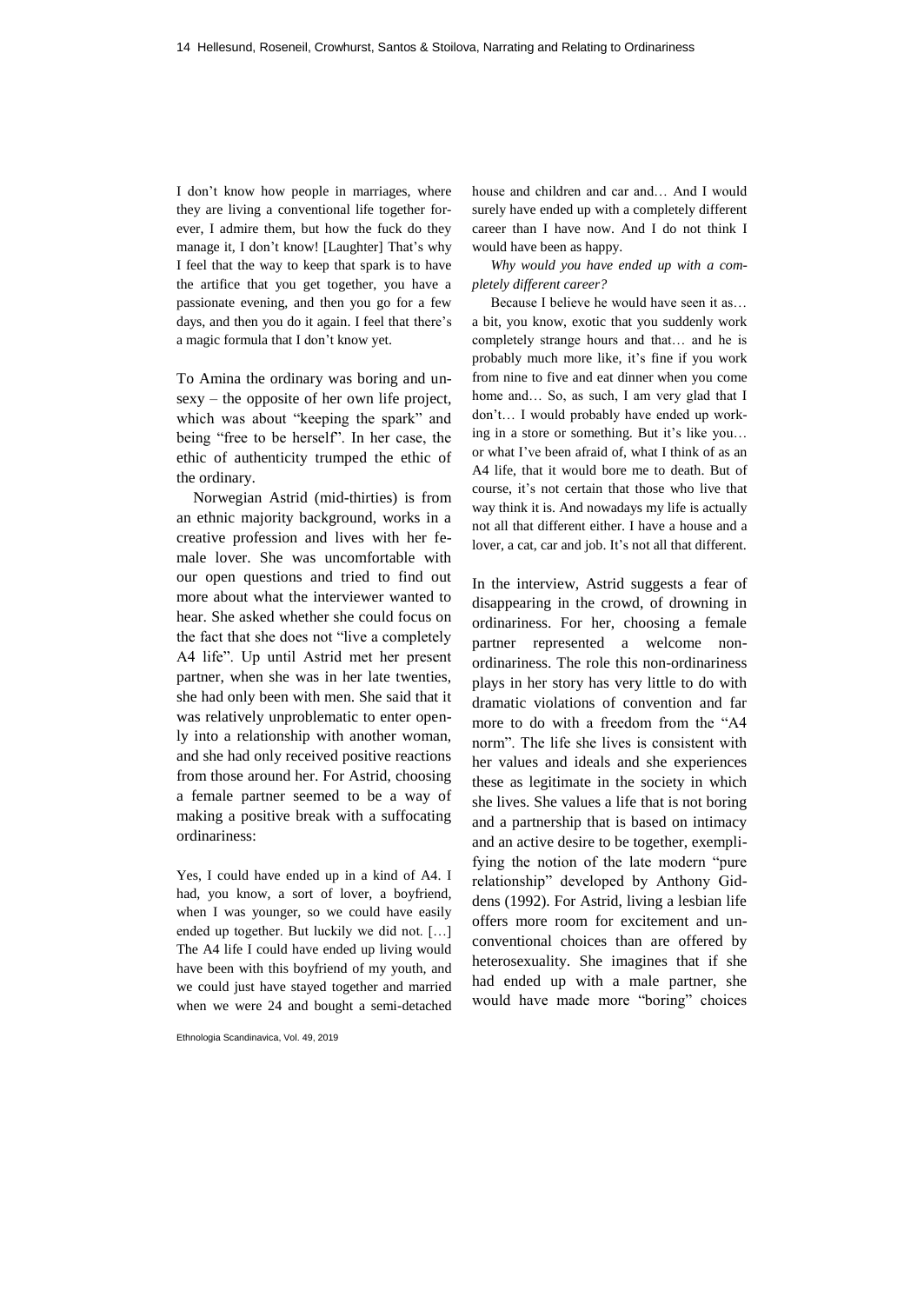than she actually has made in other areas of life.

While Amina quite consciously had chosen to flee a traditional intimate life, and to pursue something else, Astrid seems to have stumbled upon unconventionality by choosing a same-sex partner. However, they are both embracing the excitement this non-ordinariness adds to their lives. Our three next interviewees resemble Astrid and Amina, but resisting intimate ordinariness also seems to rest on a wider ethical rationale. For them being true to themselves and their inner potential is far more important than bending to convention. The final two interviewees in this section, Vera and Paul, also seem to understand themselves as part of an intimate avant-garde. By defying conventional ordinariness they can help widen the scope of intimate ordinariness for others.

Norwegian Saera is in her mid-30s, and is from a Pakistani background. As a divorced single mother, working as a secretary, she feels partly excluded from the community in which she was raised. Nevertheless, she does not experience this as a great loss since she feels she has little in common with many people in that milieu. She has started an academic education and is heavily involved in debating political and religious questions on Internet forums. Through this activity, she experiences herself as having both power and influence. She describes herself as rebellious and strong. Even as a child, the longing for autonomy, the ability to decide for herself was what was important; it was not important for her to be ordinary. Saera wants to make a mark on the world. She says she would like to "be remembered in 2,000 years",

either for the intellectual work she hopes to do, or through her descendants. She believes in development and progress:

The meaning of life is that you should develop yourself and become something better, so that the generation you give birth to will inherit your genes and develop to become even better. This is because if you didn't do this, we would still be Neanderthals today. We should develop ourselves. We should develop ourselves to be the best, and all our qualities.

Saera has little time for uneducated, narrow-minded ordinariness. Indeed, she seems to be aspiring to extraordinariness.

In her interview, Vera, a Portuguese woman in her 40s from an ethnic majority background, focuses on what makes an interesting life, interesting experiences, and interesting personal relations, and their opposites. She underlines that she leads an interesting and unconventional life. She takes great pleasure from having the freedom to construct her intimate life in any manner she wants. From a very young age she decided that she did not want to have a biological child, and later she decided that she would adopt a child by herself, and that she never wants to live with a lover. In her biographical account of herself, it was clear that Vera feels that she is not living a conventional intimate life, and she was very proud of this. She has a lover, Victor, whom she often sees at weekends, whilst she shares her daily life with a gay friend, Bruno, with whom she has a strong emotional bond. Realizing that her living and love-arrangements are anything but ordinary, she enjoys the reactions she gets from others around them: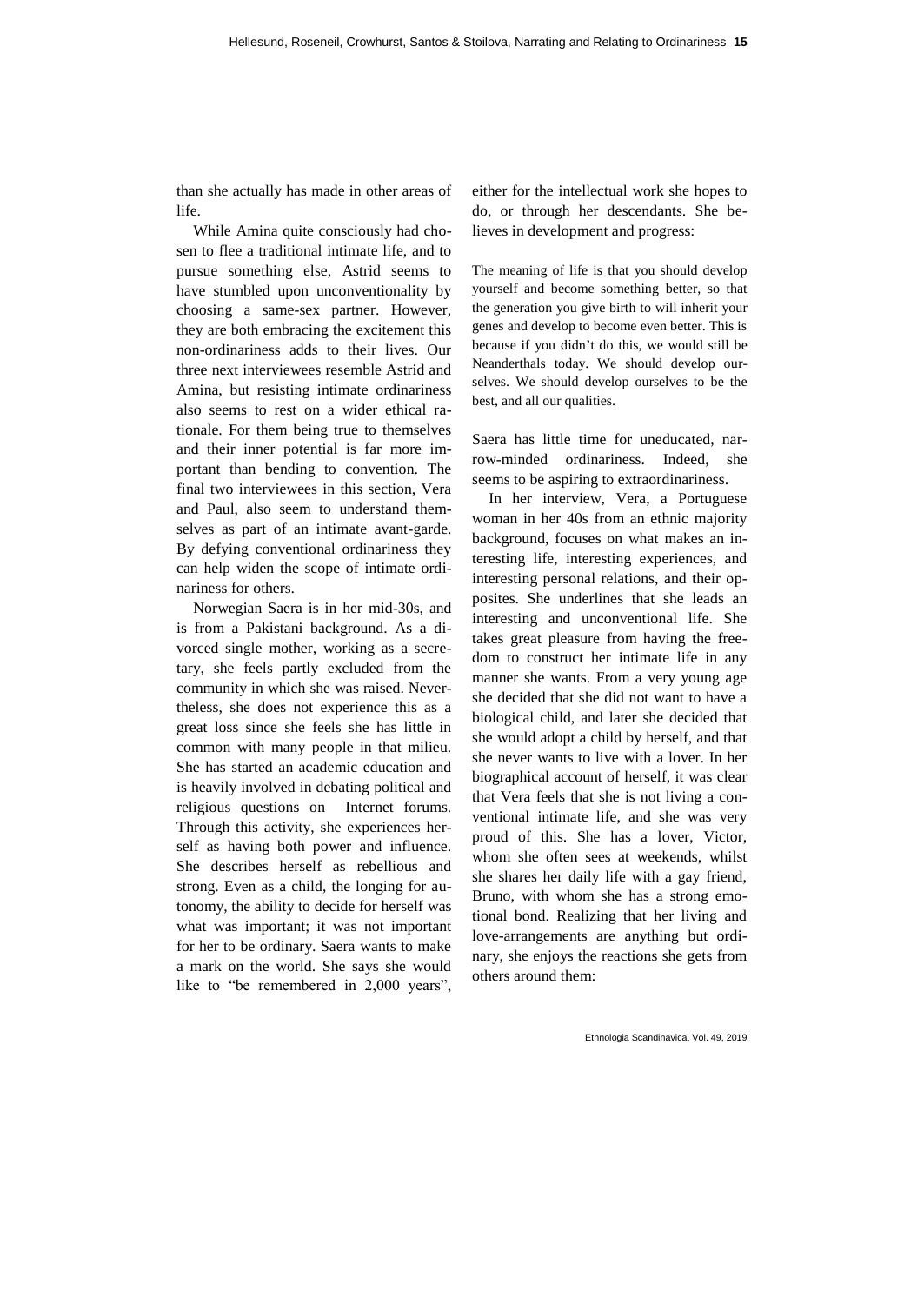We've got a long-term joke which is to say that Bruno is my husband, and all of my friends know this:he is my husband! When I say "my husband" everyone knows it refers to Bruno, and so [laughs] all of the others who come in the interim are my lovers. And the same withhim, [laughs] his lovers and the wife. And it is like this, really, if we wanted to transpose this to a normal or normalized family relationship, say, the one that is considered normal by society, Bruno would indeed be my husband, because it is him with whom I share almost everything, right, except for bed. So, this is why I like to [say this], because it shakes [convictions/expectations] a bit, and, really, my husband and my lover, people get a bit lost and I make sure I explain them so that people get to think it over, and to question things.

Paul, a Norwegian man from a majority background, is another interviewee who does not strive for ordinariness, but at this stage in his life he is quite happy to see himself as non-ordinary, or even extraordinary. Paul is married to his long-term male partner. He is in his mid-40s and works as an engineer. As a young man, he experienced his homosexuality as an almost insurmountable abnormality, but it has now been many years since he felt homosexuality to be a problem. He lives what can be characterized as an exceptionally successful life, with a brilliant career, a good marriage, children to care for, and close relationships with friends and family. But Paul also has a more hidden life. After being with his partner for some years, the two decided to open up their relationship to other sexual liaisons. Paul relishes the thrill, the chase and the sexual experiences, and he also develops close friendships with some of these other men. Paul feels that Norwegians – including homosexual Norwegians – are too

Ethnologia Scandinavica, Vol. 49, 2019

puritanical about sexuality, and that important elements and possibilities in homosexual life have been suppressed through the focus on securing normality, and the struggles for the right to marry and to adopt children. Paul refuses to be "tamed", as he puts it, by these norms, choosing instead to live a life that corresponds with his own ideals, not with conventional societal norms about monogamy.

The lifelong monogamous relationship is a social construction that is important to the continued existence of society. It's very, very important as a… as a set of traffic rules. But biologically… you need discipline for that to work, I think. And I am in the privileged position where I [get] the social pattern to work for me, while I am able to also live out the animal side. And to me that has been just great.

Paul experienced that being sexually promiscuous at the same time as being married strongly diverges from ordinary Norwegian morality and ideals of the good life, and he was careful about with whom he shared this information. He had no desire to fit into ordinary society in this respect. On the contrary, he lived a life that he thought many men would envy: a stable marriage with a loving, long-term partner, and the excitement of extramarital sexual relationships and encounters. He recognized that society is not yet ready to accept his lifestyle, but until then, he lived well by enjoying the best of both worlds.

In the previous section on "ordinariness denied" we saw how ordinariness can be unavailable to some groups or individuals due to key aspects of their intimate lives that place them outside the boundaries of ordinariness in their cultural context, and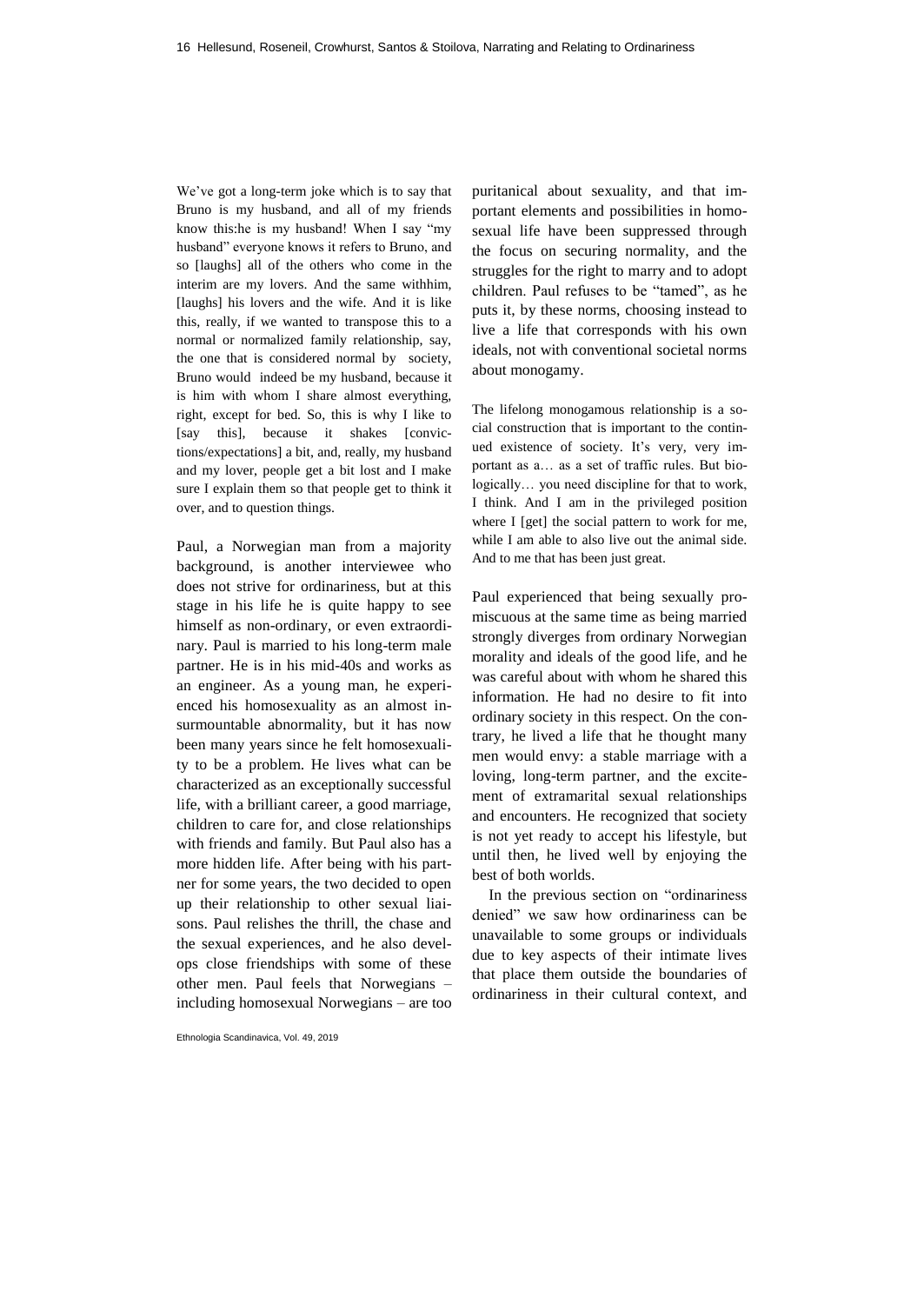we also saw how ordinariness can be lost with changing intimate circumstances. This section also showed how several of the interviewees saw ordinariness as a value and a way of life to pursue, or to grieve when it was lost or unattainable. From this perspective ordinariness is a privilege for the lucky ones, offering the reassurance of order, safety and existential stability. In the section on "ordinariness escaped" we have seen how other interviewees in different ways and for different reasons embrace and take joy in breaking with ordinariness in the field of intimacy. Here non-ordinariness might be seen as a privilege, particularly for the resourceful and lucky ones (see also Heaphy 2017). The philosopher Gail Weiss underlines how the ordinary, "the sedimentation of everyday experience into recognizable patterns can serve to codify oppression as readily as it can promote a reassuring sense of existential stability" (Weiss 2008:5). For the interviewees in the last section, "intimate ordinariness" represented constraint rather than relief. For them intimate non-ordinariness offered new opportunities for self-realization and satisfaction. In the words of Alan McKee, it also gave them the opportunity not to disappear in the crowd, to escape the "banal, mainstream and suburban" (McKee 1999:214). Weiss points out that the disruption of the ordinary can also can "be a hope, a fantasy or even a prayer" (Weiss 2008:5). Maybe these stories could be looked upon in such a way, as hopes and dreams, or as the prefigurative practice of utopian living?

#### **Concluding Discussion**

In our study of life-narratives of people living outside conventional families, we found *the notion of the ordinary* to be a prominent theme. Being situated as nonordinary through their intimate lives, our interviewees reflected extensively on how their own lives could be seen and spoken about in relation to this notion. People around them questioned their lives as single, as not living with their partner, as divorced, or as living in same-sex relationships. They were aware that people were questioning whether their lives and relationships were good and valuable lives.

The worldview that it is opposite sex couples living in monogamous, lifelong reproductive unions who are ordinary (and hence experience the "good life") is produced and reproduced through subtle and sophisticated mechanisms of power. Our interviewees met these mechanisms through daily reminders from the popular press, from their relatives and friends, from official documents and encounters with law<sup>13</sup> and policy, that their intimate lives were not seen as ordinary. Even more importantly, many found it natural and obvious that their lives should be seen this way. The hegemonic worldview of what qualifies as an ordinary intimate life has been rendered as natural and legitimate. The sociologist Tanya Titchkosky, who reflects at length on being blind, writes that when people intuitively think of an ordinary person, they always think of someone who can see: "Anyone appearing normal, competent, average, or ordinary is often seen as sighted" (2003:69). Here one could also add: the person perceived as normal, competent, average or ordinary is also usually heterosexual, white and has a partner with whom they cohabit (Roseneil et al., forthcoming).

Through its interrogation of the signifi-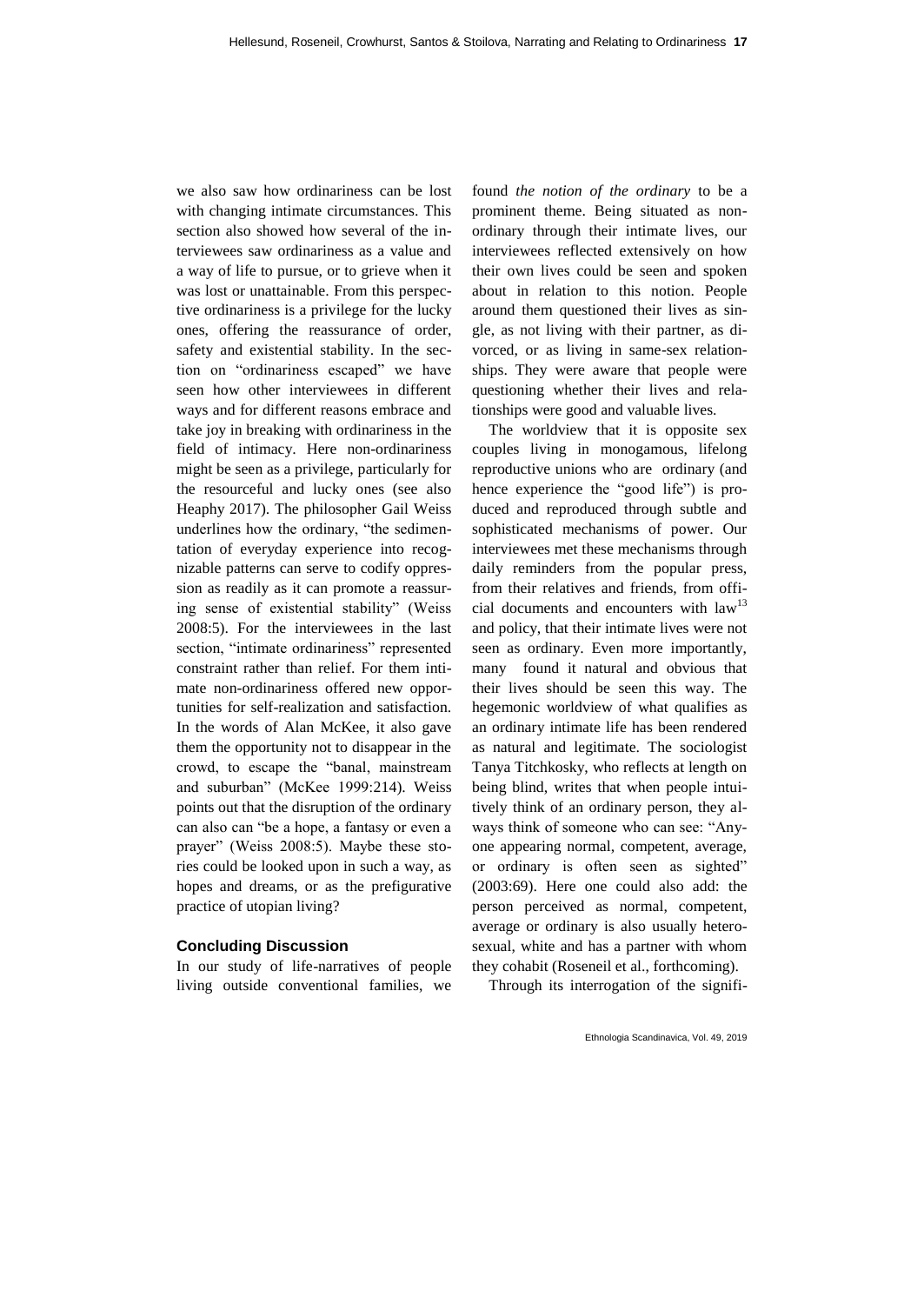cance of the idea of ordinariness this article has also touched upon the vulnerability of our personal lives, the longing for belonging that most of us share, and the crucial role that recognition of our intimate relationships plays for most of us. How this vulnerability plays out, what sort of recognition different people crave – and from whom – needs to be addressed if we are to understand how ordinariness, and exclusions from it, work. The category of the ordinary is not universal and natural. Neither do we see the longing for ordinariness or for the not-so-ordinary that we have demonstrated as a universal longing, but rather as a longing situated in the complex relationship between belonging and exclusion, community and individualism, adaptation and authenticity, all pressing issues in our time and place.

Living peacefully in the manner of ordinary people is certainly an important ideal in all the four national contexts we have studied, and many people find joy and happiness in subscribing to this ethic of the ordinary. But the other side of this are experiences of frustration, exclusion and unhappiness if access is denied, not only to an ordinary present, but also to the future lifescript of events and life-phases that the narrative of the ordinary promises.

In an often heartless world, intimate ordinariness represents a haven of continuity and safety (Dumm 1999). Being a cog in the machinery, doing what is expected, fulfilling the expectations of those around us, honouring traditions, just living an ordinary respectable life, is rewarded with thousands of large and small affirmations. The ordinary is where the good and righteous life is assumed to be found. Bjørn and Shirin sub-

Ethnologia Scandinavica, Vol. 49, 2019

scribed to such an ideal. In some ways, so did Omar and Behat, although for them the external pressure to conform was as present as the internal ones. In Brian Heaphy's study of same-sex civil partners, he found that ordinariness was an ideal among both the privileged lesbians and gays and the more marginalized who were "less well positioned to fully achieve it" (2017:41). The general aspiration towards ordinariness is also something that Daniel Miller and Sophie Woodward write about in their ethnographic study of blue jeans in north London. They argue that jeans allow individuals to inhabit the "the ordinary", and emphasize how becoming ordinary is important for immigrants and the population of north London more generally (Miller & Woodward 2012). In contrast to this, our study showed that the extent to which ordinariness was held up as an ideal varied significantly among our interviewees. Relief and pride in being "not so ordinary" was also a position that was taken by interviewees.

And there is also an ethics attached to breaking free of the conventions of the ordinary. The ethic of the non-ordinary can also be connected to the ethic of authenticity (Taylor 1989; 1991). Living a life in accordance with one's inner self is, for some, more important than striving for ordinariness. Heaphy argues that the queer perspective on ordinariness as primarily oppressive is "derived from the relatively extraordinary experiences of elite cosmopolitan queers, and that ignores the social, economic, cultural and spatial constraints that shape "ordinary" non-cosmopolitan lives" (2017:33). Our study resonates with Heaphy's findings. While the ethic of the ordinary can be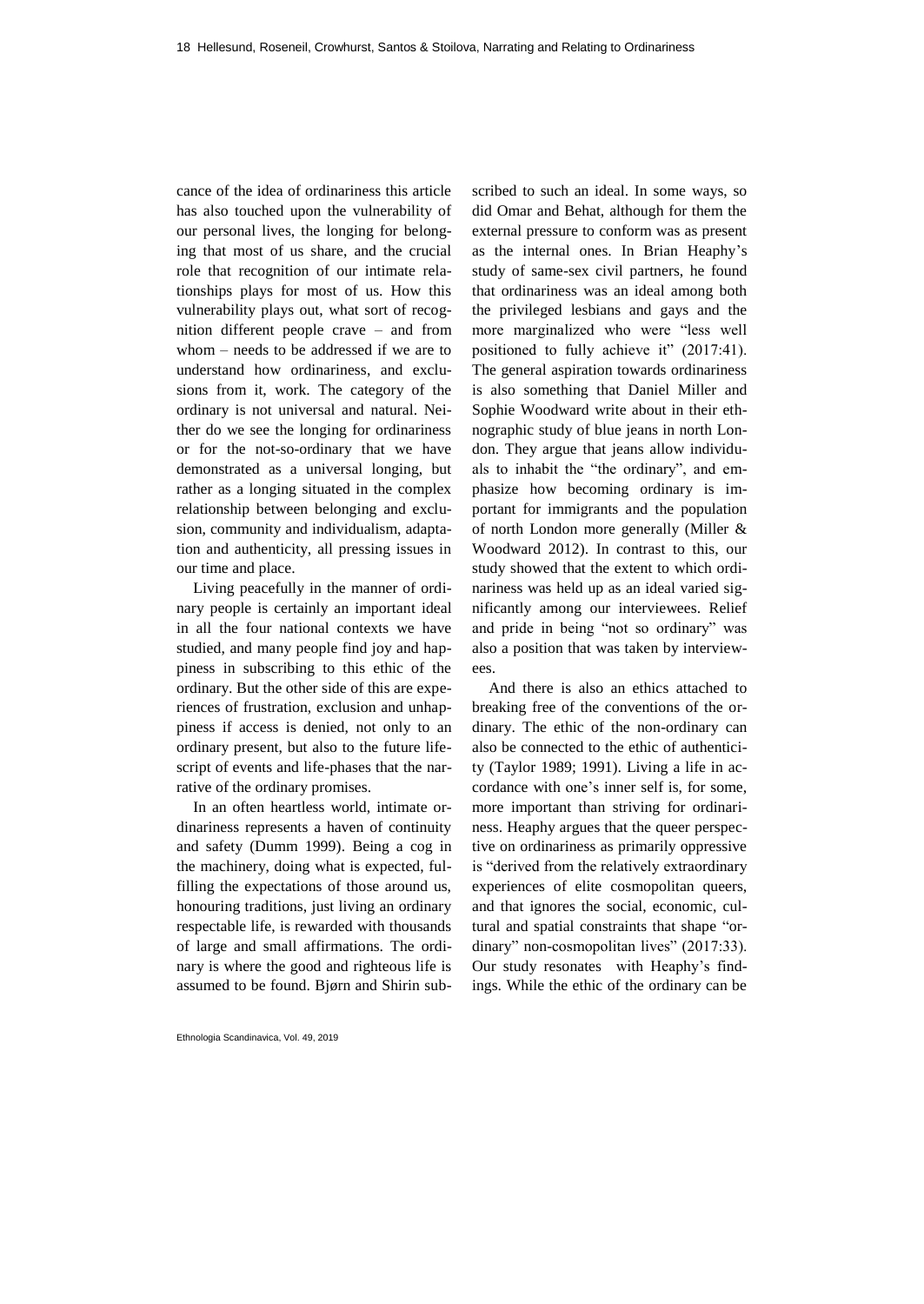found across our sample of interviewees, the ethic of the non-ordinary is primarily found among interviewees with higher cultural, social and economic capital, although there are exceptions to this (e.g. Saera).

Both of the ways of relating to ordinariness that we identified amongst our interviewees – embracing the value of the ordinary and rejecting it as stifling and potentially inauthentic – resonate with powerful discourses in contemporary European cultures. These parallel values can be activated by, and put their mark on, people across different socio-cultural groups. For those who felt they were in danger of drowning in ordinariness, or who felt ordinariness to be like a straitjacket, elements of life outside the conventional family could be used to build a positive identity as someone unusual, unique, special, exceptional or "not completely A4". For others, ordinariness was a place to which they desired access, or sometimes a lost condition, representing the possibility of belonging and social recognition for which they yearned. In one way or another our interviewees connected to a positioning of ordinariness as either the valued good to which everyone should aspire, or as the boring and banal, conventional and inauthentic that should be resisted. This duality in people's relationships to ordinariness, and the powerful lure of the ordinary in narratives of intimate life, represent an important aspect of culture in contemporary Europe.

*Tone Hellesund*  Professor of Cultural Studies Department of Archaeology, History, Cultural Studies and Religion (AHKR) University of Bergen Postboks 7805

5020 Bergen Norway Tone.Hellesund@uib.no

#### *Sasha Roseneil*

Professor of Interdisciplinary Social Science Institute of Advanced Studies and Dean Faculty of Social and Historical Sciences **UCL** Gower Street London WC1E 6BT **IK** s.roseneil@ucl.ac.uk

Isabel Crowhurst Senior Lecturer Department of Sociology University of Essex Wivenhoe Park Colchester, CO4 3SQ UK icrow@essex.ac.uk

Ana Cristina Santos Senior Researcher Centre for Social Studies Colegio S. Jerónimo Apartado 3087 3000-995 Coimbra Portugal cristina@ces.uc.pt

Mariya Stoilova Post-doctoral Research Officer Department of Media and Communications London School of Economics and Political Science Houghton Street London WC2A 2AE UK m.stoilova@lse.ac.uk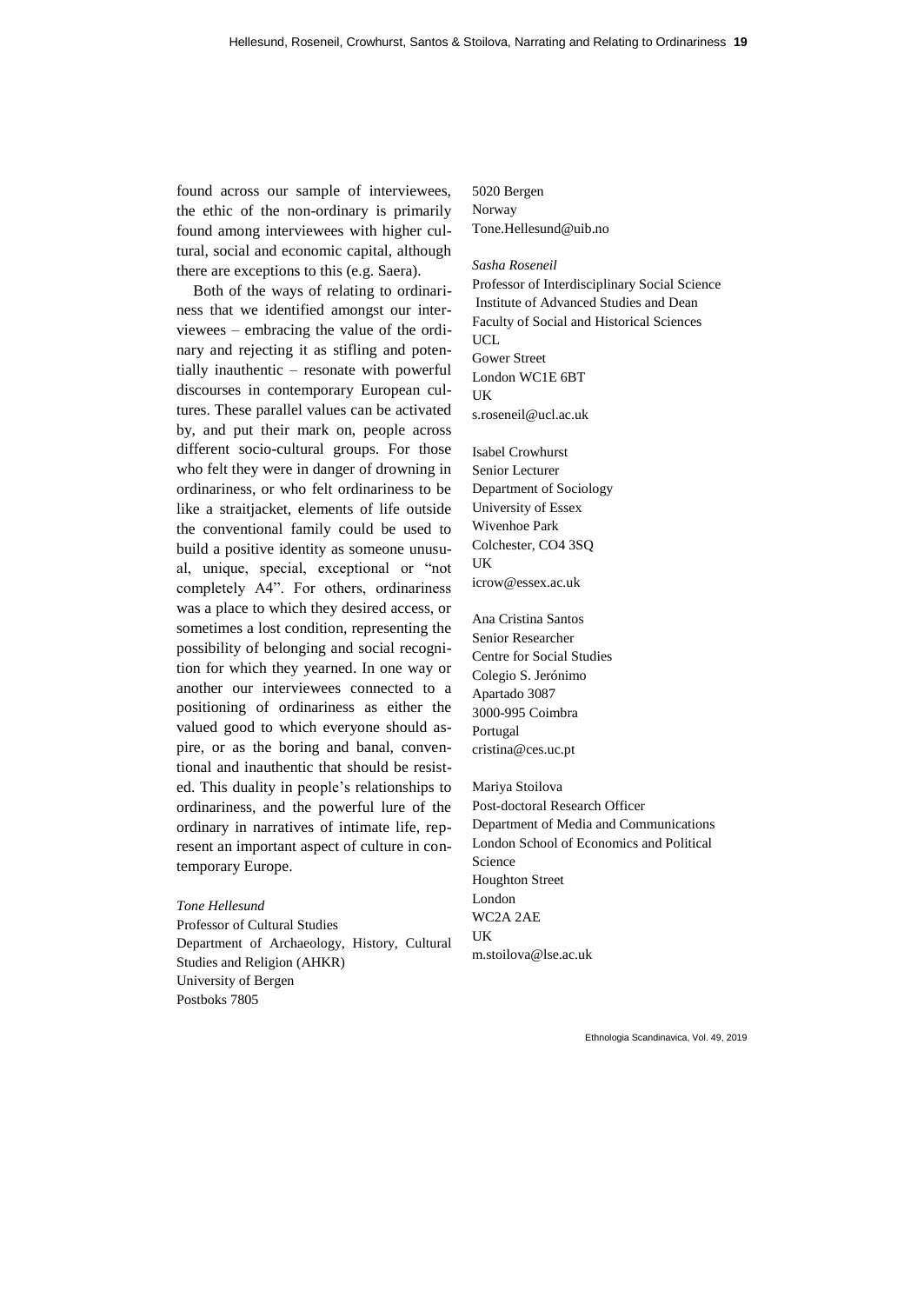## **Notes**

- 1 For a further discussion of non-cohabiting relationships, see Stoilova et al. (2014)..
- 2 This project was a part of the larger European Union Framework 6 project FEMCIT Gendered Citizenship in Multicultural Europe: The Impact of Contemporary Women's Movements (www.femcit.org). The work package on Intimate Citizenship was led by sociologist Sasha Roseneil. The researchers were Isabel Crowhurst, Tone Hellesund, Ana Cristina Santos and Mariya Stoilova. See also Halsaa et al. (2012).
- 3 Further information about the sample and selection criteria will be provided in the methodology section.
- 4 Sacks also argues that even when people have "illegitimate experiences" they can still choose to do them in the usual, ordinary, way (Sacks 1984:418). 5 For a discussion of when, how and why the statistical average came to be a category, and a category also linked to what is normatively good, see e.g. Cryle & Stephens (2017) and Igo (2007).
- 6 Michel de Certeau starts his famous book *The Practice of Everyday Life*, writing "To the ordinary man. To a common hero, an ubiquitous character, walking in countless thousands on the streets" (de Certeau 1984).
- 7 See e.g. Duggan (2002) and Warner (1999), and our further discussion in the next section.
- 8 Their focus is on waiting, routines and daydreaming.
- 9 We discuss how our four nation states have different laws and regulations around family life, and how these have changed historically in several of our publications (e.g. Roseneil et al. 2009 and 2010b).
- 10 The scope of this article does not allow for a full discussion of how belonging to a minoritized ethnic group affected our interviewees attitudes to being ordinary.
- Ethnologia Scandinavica, Vol. 49, 2019
- 11 For more detailed discussion of our use of this method, see Roseneil (2012:44‒45) and Crowhurst et al. (2013).
- 12 Kathleen Stewart writes about an early morning walk in a residential neighbourhood, "This is no utopia. Not a challenge to be achieved or an ideal to be realized, but a mode of attunement, a continuous responding to something not quite already given and yet something happening" (Stewart 2007:127). In our material, however, *the idea of the ordinary* sometimes takes the form of utopia, and certainly as a challenge and an ideal to be realized.
- 13 Examples of laws that have regulated intimate ordinariness are laws against homosexuality, homosexuality as a diagnosis, racediscriminating laws and regulations (cf. Gibson 2001:286), taxing bachelors at a higher level, and the denial of legal majority to unmarried women (Stoilova 2009:78-79).

#### **References**

- Ahmed, Sara 2010: *The Promise of Happiness.* Durham, N.C: Duke University Press.
- Bech, Henning 1997: *When Men Meet. Homosexuality and Modernity.* Cambridge: Polity Press.
- Breckner, Roswitha & Susanne Rupp 2002: Appendix A: Discovering Biographies in Changing Social Worlds. The Biographic-Interpretive Method*.* In *Biography and Social Exclusion in Europe. Experiences and Life Journeys*, ed. Prue Chamberlayne, Michael Rustin & Tom Wengraf*.* Bristol: Policy Press.
- Bredal, Anja 2006: *"Vi er jo en familie". Arrangerte ekteskap, autonomi og fellesskap blant unge norsk-asiater.* Oslo: Unipax.
- Carpentier, Nico and Wim Hannot 2009: To Be a Common Hero. The Uneasy Balance between the Ordinary and Ordinariness in the Subject Position of Mediated Ordinary people in the Talk Show Jan Publiek. *Interna-*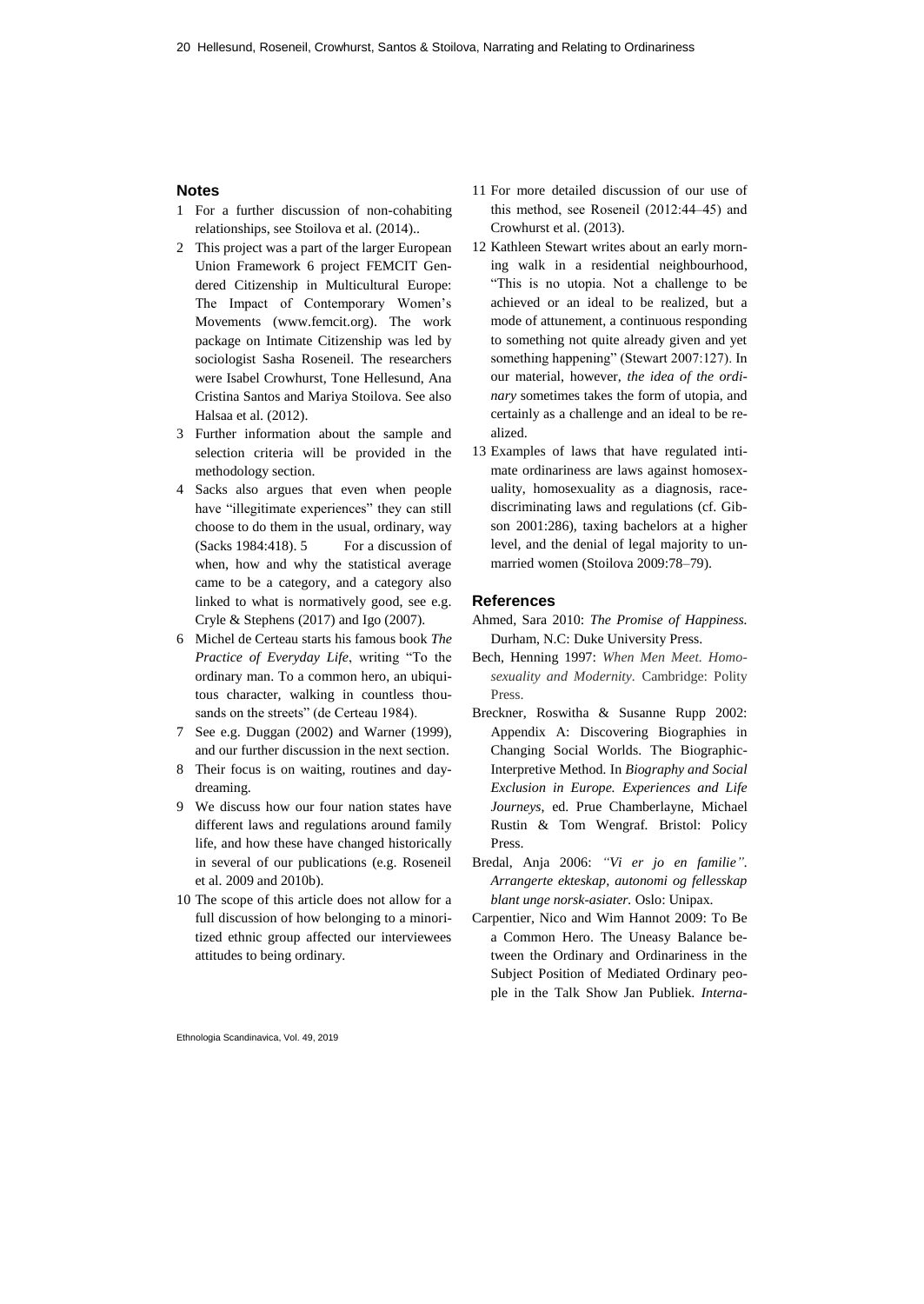*tional Journal of Cultural Studies* 2009,  $12(6)$ , pp. 597–616.

- Certeau, Michel de 1984: *The Practice of Everyday Life.* Berkeley: University of California Press.
- Cohen, Cathy 2004: Deviance as Resistance. A New Research Agenda for the Study of Black Politics. *[Du Bois Review](http://journals.cambridge.org/action/displayJournal?jid=DBR)* (1), pp. 27-45.
- Crowhurst, Isabel, Sasha Roseneil, Tone Hellesund, Ana Cristina Santos & Mariya Stoilova 2013: Close Encounters. Researching Intimate Lives in Europe. *International Journal of Social Research Methodology*  $16(6)$ , pp. 525–533.
- Cryle, Peter & Elisabeth Stephens 2017: *Normality. A Critical Genealogy.* Chicago & London: The University of Chicago Press.
- Duggan, Lisa 2002: The New Homonormativity. The Sexual Politics of Neoliberalism. In *Materializing Democracy. Toward a Revitalized Cultural Politics,* ed. Russ Castronovo & Dana Nelson, pp. 175-194. Durham, NC & London: Duke University Press.
- Dumm, Thomas 1999: *A Politics of the Ordinary*. New York: New York University Press.
- Ehn, Billy & Orvar Löfgren 1996: *Vardagslivets etnologi- Reflektioner kring en kulturvetenskap*. Stockholm: Natur och Kultur.
- Ehn, Billy & Orvar Löfgren 2001: *Kulturanalyser.* Malmö: Gleerups.
- Ehn, Billy & Orvar Löfgren 2007: *När ingenting särskilt händer. Nya kulturanalyser.* Stockholm: Brutus Östlings Bokförlag Symposion.
- Ehn, Billy & Orvar Löfgren 2010: *The Secret World of Doing Nothing*. Berkeley: University of California Press.
- Ehn, Billy, Orvar Löfgren & Richard R. Wilk 2016: *Exploring Everyday Life. Strategies for Ethnography and Cultural Analysis.* London: Rowman & Littlefield.
- Frykman, Jonas & Nils Gilje (eds.) 2009: *Being There. New Perspectives on Phenomenology*

*and the Analysis of Culture.* Lund: Nordic Academic Press.

- Gibson, Mark 2001: Myths of Oz Cultural Studies. The Australian Beach and "English ordinariness". *Continuum* 15(3), pp. 275–288.
- Giddens, Anthony 1992: *The Transformations of Intimacy. Sexuality, Love and Eroticism* Oxford: Polity Press.
- Gregg, Melissa 2007: The Importance of Being Ordinary. *International Journal of Cultural Studies* 10(1), pp. 95–104.
- Gregg, Melissa & Seigworth, Gregory J. (eds.) 2011: *The Affect Theory Reader.* Durham NC: Duke University Press.
- Grilli, Alessandro 2018: On Doing "Being a Misfit". Towards a Contrastive Grammar of Ordinariness. *WHATEVER. A Transdisciplinary Journal of Theories and Studies* 2018, 1, pp. 105‒121.
- Halsaa, Beatrice, Sasha Roseneil & Sevil Sümer (eds.) 2012: *Remaking Citizenship in Multicultural Europe: Women"s Movements, Gender and Diversity.* Basingstoke: Palgrave Macmillan.
- Heaphy, Brian 2017: Ordinary Sexualities. In *Sexualities Research. Critical Interjections, Diverse Methodologies, and Practical Applications*, ed. Andrew King, Ana Cristina Santos & Isabel Crowhurst*.* London: Routledge.
- Hellesund, Tone 2008: *Identitet på liv og død. Marginalitet, homoseksualitet og selvmord.* Oslo: Spartacus.
- Hellesund, Tone 2011: "Kjærligheten er jo det viktigste av alt". Parforholdet som selvkonstituerende arena. In *Til rette ektefolk. Holdninger til homofili og ekteskap*, ed. Unni Langaasand & Paul Leer-Salvesen*.* Kristiansand: Portal forlag.
- Highmore, Ben 2011: *Ordinary Lives. Studies in the Everyday*. London: Routledge.
- Igo, Sarah Elizabeth 2007: *The Averaged American. Surveys, Citizens, and the Making of a Mass Public.* Cambridge, Mass.: Harvard University Press.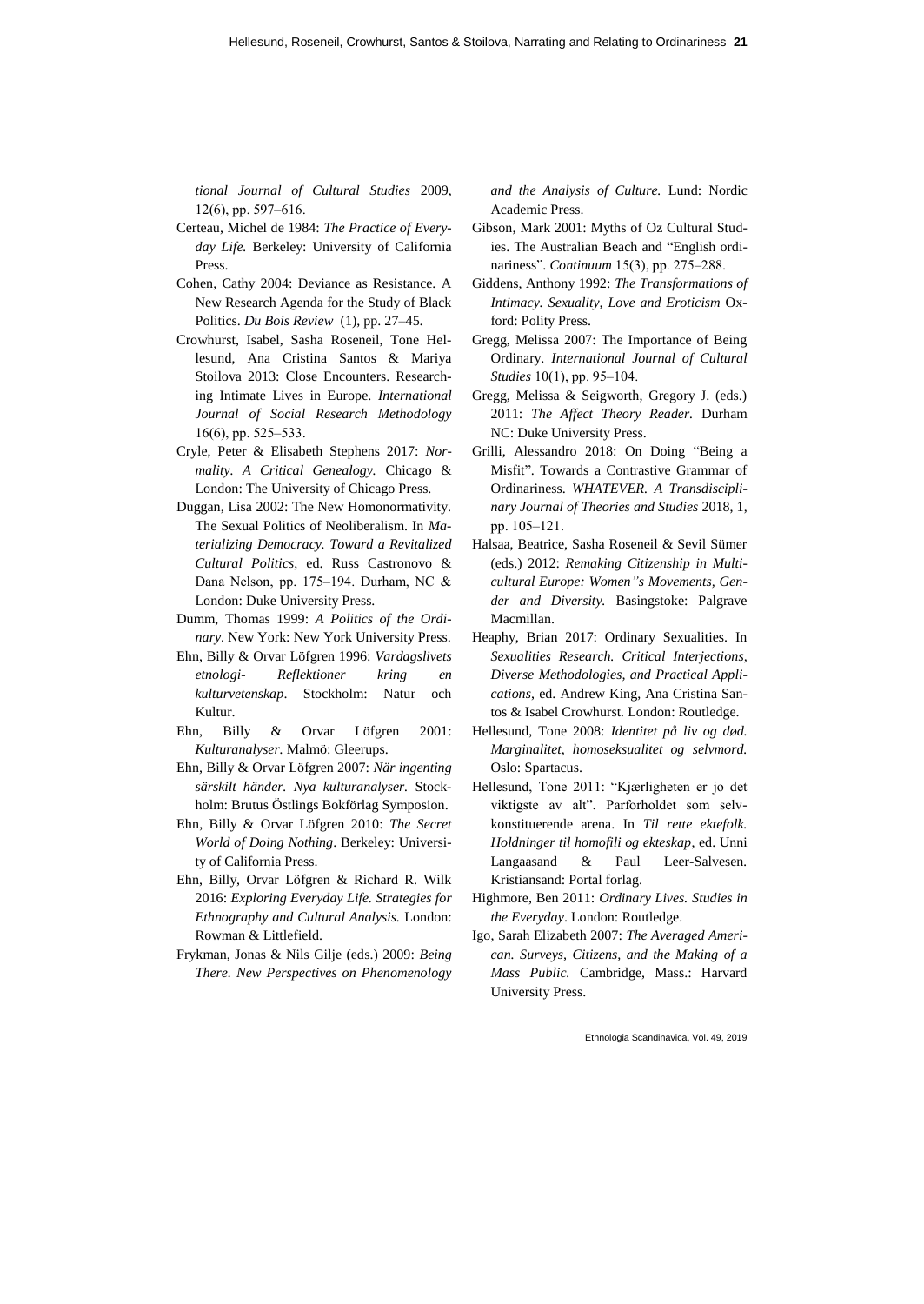- Lenon, Suzanne 2011: "Why Is Our Love an Issue?" Same-Sex Marriage and the Racial Politics of the Ordinary. *Social Identities: Journal for the Study of Race, Nation and Culture* 17, pp. 351–372.
- Löfgren, Orvar & Richard Wilk (eds.) 2006: *Off the Edge. Experiments in Cultural Analysis.* Copenhagen: Museum Tusculanum Press.
- Löfgren, Orvar 2014: The Black Box of Everyday Life. Entanglements of Stuff, Affects and Activities. *Cultural Analysis* 13, pp. 77‒98.
- Martin, Biddy 1994: Extraordinary Homosexuals and the Fear of Being Ordinary. *Differences*   $6.2-3$  (1994), pp. 101-125.
- McCarthy, Anna 2006: From the Ordinary to the Concrete. Cultural Studies and the Politics of Scale. In *Questions of Method in Cultural Studies*, ed. Mime White and James Schwoch*.* London: Blackwell.
- McKee, Alan 1999: "Resistance is Hopeless". Assimilating queer theory. *Social Semiotics*  $9(2)$ , pp. 235–249.
- Miller, Daniel & Sophie Woodward 2012: *Blue Jeans.* Berkeley: University of California Press.
- Roseneil, Sasha 2000: Queer Frameworks and Queer Tendencies. Towards an Understanding of Postmodern Transformations of Sexuality. *Sociological Research Online* 5(3), pp.  $1 - 19$ .

http://www.socresonline.org.uk/5/3/roseneil. html.

- Roseneil, Sasha 2012: Using Biographical Narrative and Life Story Methods to Research Women's Movements. FEMCIT. *Women's Studies International Forum* 35(3), pp. 129– 131.
- Roseneil, Sasha & Shelley Budgeon 2004: Cultures of Intimacy and Care beyond "the Family". Personal Life and Social Change in the Early 21st Century. *Current Sociology* 52(2).
- Roseneil, Sasha, Isabel Crowhurst, Tone Hellesund, Ana Cristina Santos & Mariya

Ethnologia Scandinavica, Vol. 49, 2019

Stoilova 2009: Policy Contexts and Responses to Changes in Intimate Life. *FEMCIT Working Paper* No. 1, Work Package 6, Intimate Citizenship. London: Birkbeck University of London.

- Roseneil, Sasha, Isabel Crowhurst, Tone Hellesund, Ana Cristina Santos & Mariya Stoilova 2010a: Changing Cultural Discourses about Intimate Life. The Demands and Actions of Women's Movements and Other Movements for Gender and Sexual Equality and Change. *FEMCIT WP6, Working Paper* No. 2. Workpackage 6, Intimate Citizenship. London: Birkbeck, University of London.
- [Roseneil, Sasha, Isabel Crowhurst, Tone Hel](http://wpms.computing.uni.no/femcit/wp-content/uploads/sites/16/2015/11/WP6_WorkingpaperNo3.pdf)[lesund, Ana Cristina Santos & Mariya](http://wpms.computing.uni.no/femcit/wp-content/uploads/sites/16/2015/11/WP6_WorkingpaperNo3.pdf)  [Stoilova 2010b: Intimate Citizenship. Statis](http://wpms.computing.uni.no/femcit/wp-content/uploads/sites/16/2015/11/WP6_WorkingpaperNo3.pdf)tical and [Contextual Background,](http://wpms.computing.uni.no/femcit/wp-content/uploads/sites/16/2015/11/WP6_WorkingpaperNo3.pdf) Working Paper No. 3, Workpackage 6, Intimate Citizenship. London: Birkbeck, University of London.
- Roseneil, Sasha, Isabel Crowhurst, Tone Hellesund, Ana Cristina Santos & Mariya Stoilova 2012: Remaking intimate citizenship in multicultural Europe: Experiences outside the conventional family. In: Halsaa, Beatrice, Sasha Roseneil & Sevil Sümer (eds.): *Remaking citizenship in multicultural Europe: women's movements, gender and diversity.* Basingstoke: Palgrave Macmillan.
- Roseneil, Sasha, Isabel Crowhurst, Ana Cristina Santos & Mariya Stoilova 2013a: Reproduction and Citizenship/Reproducing Citizens. Editorial Introduction. *Citizenship Studies* 17(8), pp. 901‒911.
- Roseneil, Sasha, Isabel Crowhurst, Tone Hellesund, Ana Cristina Santos & Mariya Stoilova 2013b: Changing Landscapes of Heteronormativity. The Regulation and Normalization of Same-Sex Sexualities in Europe. *Social Politics. International Studies in Gender, State & Society* 2013.
	- Roseneil, Sasha, Isabel Crowhurst, Tone Hellesund, Ana Cristina Santos & Mariya